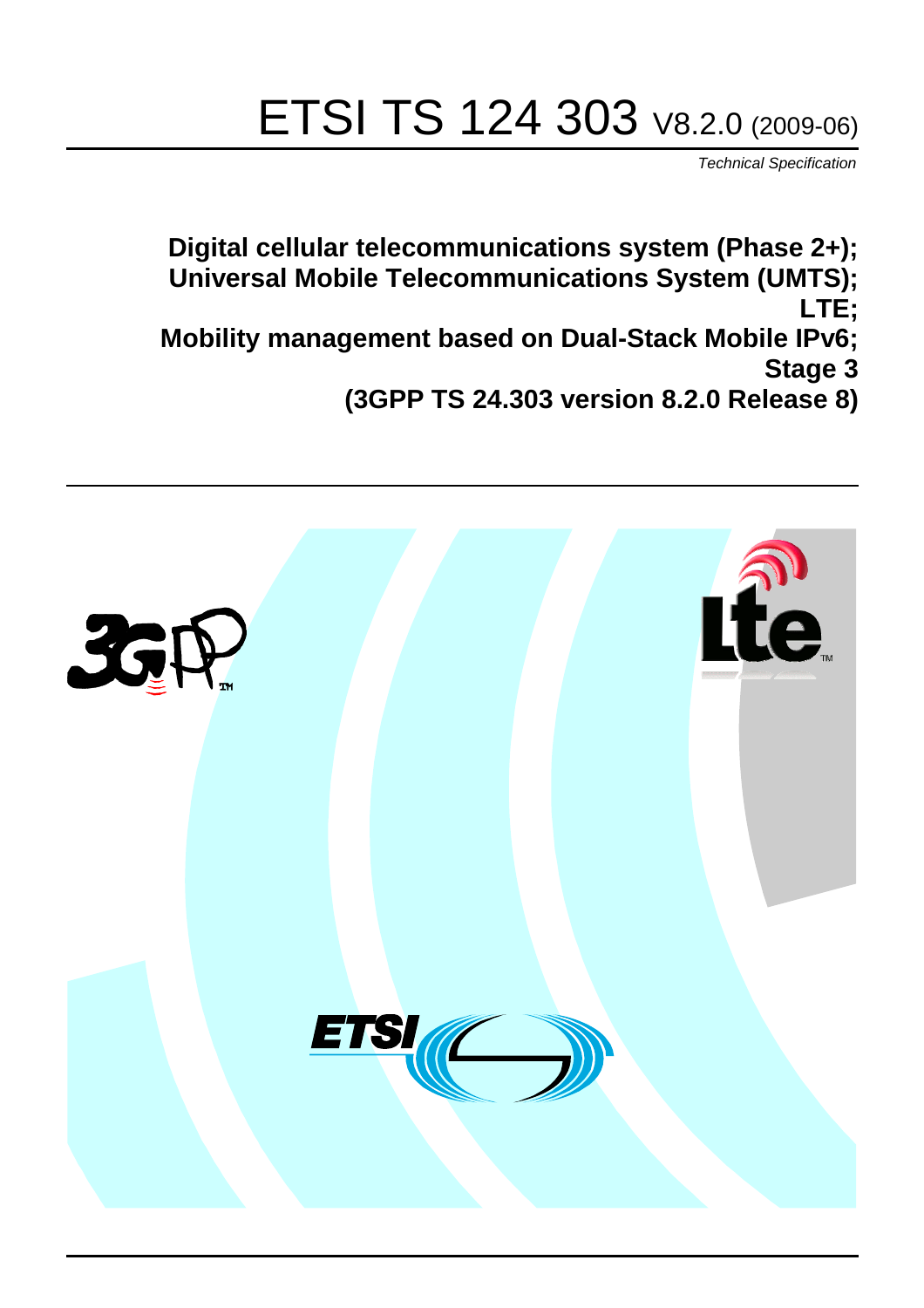Reference RTS/TSGC-0124303v820

Keywords

GSM, LTE, UMTS

#### *ETSI*

#### 650 Route des Lucioles F-06921 Sophia Antipolis Cedex - FRANCE

Tel.: +33 4 92 94 42 00 Fax: +33 4 93 65 47 16

Siret N° 348 623 562 00017 - NAF 742 C Association à but non lucratif enregistrée à la Sous-Préfecture de Grasse (06) N° 7803/88

#### *Important notice*

Individual copies of the present document can be downloaded from: [http://www.etsi.org](http://www.etsi.org/)

The present document may be made available in more than one electronic version or in print. In any case of existing or perceived difference in contents between such versions, the reference version is the Portable Document Format (PDF). In case of dispute, the reference shall be the printing on ETSI printers of the PDF version kept on a specific network drive within ETSI Secretariat.

Users of the present document should be aware that the document may be subject to revision or change of status. Information on the current status of this and other ETSI documents is available at <http://portal.etsi.org/tb/status/status.asp>

If you find errors in the present document, please send your comment to one of the following services: [http://portal.etsi.org/chaircor/ETSI\\_support.asp](http://portal.etsi.org/chaircor/ETSI_support.asp)

#### *Copyright Notification*

No part may be reproduced except as authorized by written permission. The copyright and the foregoing restriction extend to reproduction in all media.

> © European Telecommunications Standards Institute 2009. All rights reserved.

**DECT**TM, **PLUGTESTS**TM, **UMTS**TM, **TIPHON**TM, the TIPHON logo and the ETSI logo are Trade Marks of ETSI registered for the benefit of its Members.

**3GPP**TM is a Trade Mark of ETSI registered for the benefit of its Members and of the 3GPP Organizational Partners. **LTE**™ is a Trade Mark of ETSI currently being registered

for the benefit of its Members and of the 3GPP Organizational Partners.

**GSM**® and the GSM logo are Trade Marks registered and owned by the GSM Association.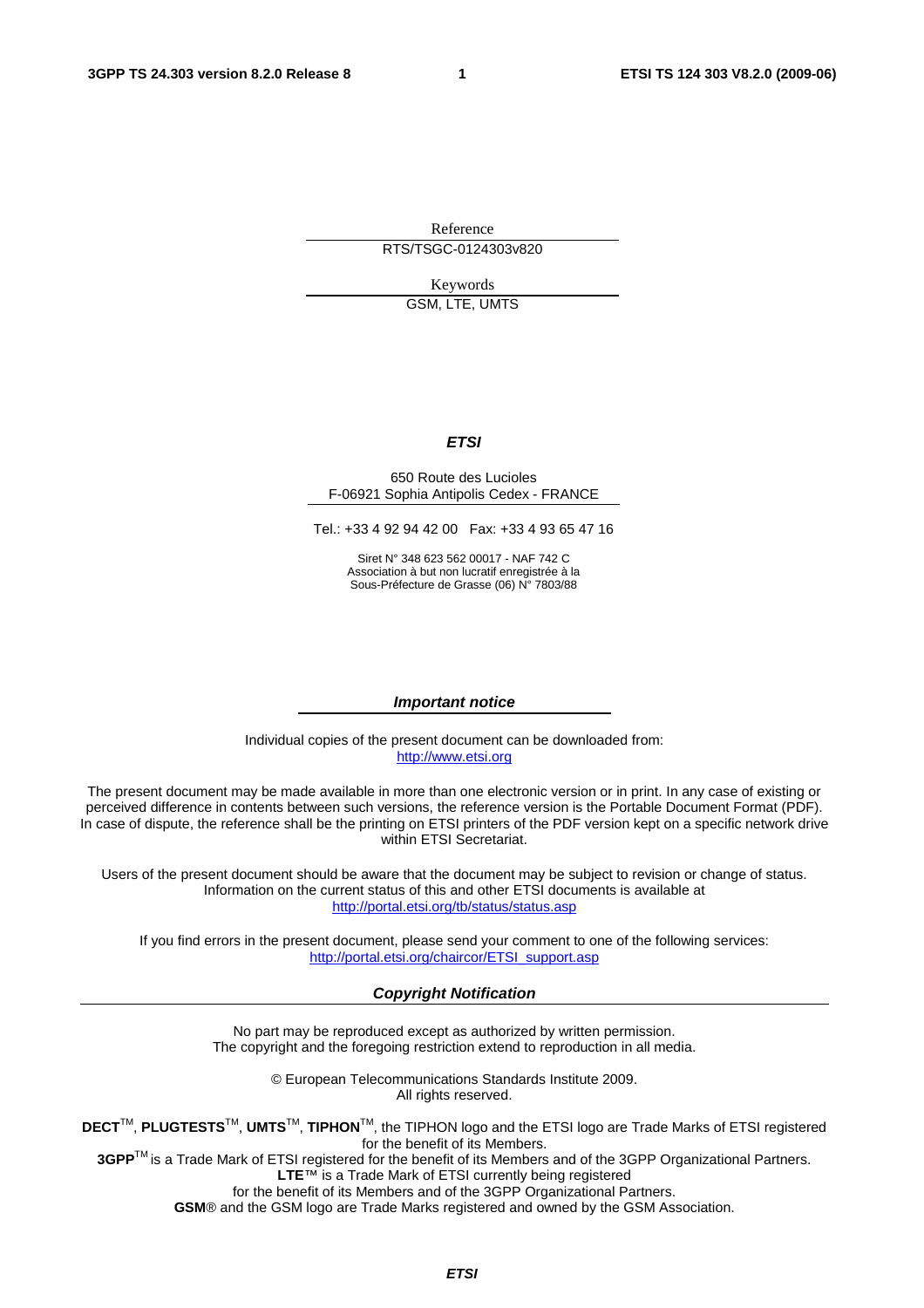### Intellectual Property Rights

IPRs essential or potentially essential to the present document may have been declared to ETSI. The information pertaining to these essential IPRs, if any, is publicly available for **ETSI members and non-members**, and can be found in ETSI SR 000 314: *"Intellectual Property Rights (IPRs); Essential, or potentially Essential, IPRs notified to ETSI in respect of ETSI standards"*, which is available from the ETSI Secretariat. Latest updates are available on the ETSI Web server ([http://webapp.etsi.org/IPR/home.asp\)](http://webapp.etsi.org/IPR/home.asp).

Pursuant to the ETSI IPR Policy, no investigation, including IPR searches, has been carried out by ETSI. No guarantee can be given as to the existence of other IPRs not referenced in ETSI SR 000 314 (or the updates on the ETSI Web server) which are, or may be, or may become, essential to the present document.

### Foreword

This Technical Specification (TS) has been produced by ETSI 3rd Generation Partnership Project (3GPP).

The present document may refer to technical specifications or reports using their 3GPP identities, UMTS identities or GSM identities. These should be interpreted as being references to the corresponding ETSI deliverables.

The cross reference between GSM, UMTS, 3GPP and ETSI identities can be found under [http://webapp.etsi.org/key/queryform.asp.](http://webapp.etsi.org/key/queryform.asp)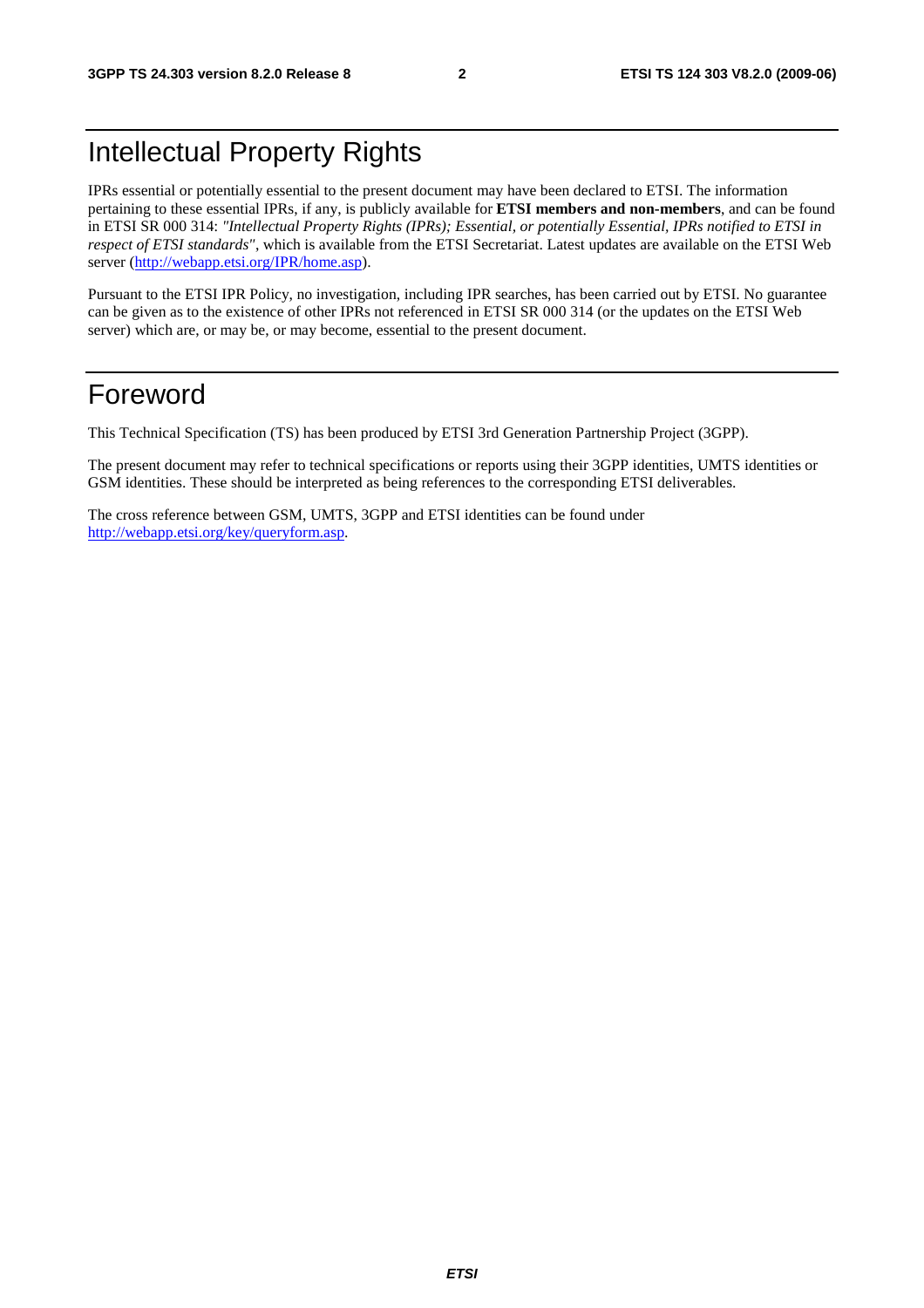$\mathbf{3}$ 

## Contents

| 1                      |                                                                              |  |  |
|------------------------|------------------------------------------------------------------------------|--|--|
| 2                      |                                                                              |  |  |
| 3                      |                                                                              |  |  |
| 3.1                    |                                                                              |  |  |
| 3.2                    |                                                                              |  |  |
| 4                      |                                                                              |  |  |
| 4.1                    |                                                                              |  |  |
| 4.2                    |                                                                              |  |  |
| 4.3                    |                                                                              |  |  |
| 5                      |                                                                              |  |  |
| 5.1                    |                                                                              |  |  |
| 5.1.1                  |                                                                              |  |  |
| 5.1.2                  |                                                                              |  |  |
| 5.1.2.1                |                                                                              |  |  |
| 5.1.2.1.1              |                                                                              |  |  |
| 5.1.2.1.2              |                                                                              |  |  |
| 5.1.2.1.3              |                                                                              |  |  |
| 5.1.2.1.4<br>5.1.2.1.5 |                                                                              |  |  |
| 5.1.2.2                | Security association establishment and IPv6 Home Network Prefix assignment11 |  |  |
| 5.1.2.3                |                                                                              |  |  |
| 5.1.2.4                |                                                                              |  |  |
| 5.1.3                  |                                                                              |  |  |
| 5.1.3.1                | Security association establishment and IPv6 Home Network Prefix assignment13 |  |  |
| 5.1.3.2                |                                                                              |  |  |
| 5.1.3.3                |                                                                              |  |  |
| 5.2                    |                                                                              |  |  |
| 5.2.1                  |                                                                              |  |  |
| 5.2.2                  |                                                                              |  |  |
| 5.2.2.1<br>5.2.2.2     |                                                                              |  |  |
| 5.2.2.3                |                                                                              |  |  |
| 5.2.2.4                |                                                                              |  |  |
| 5.2.3                  |                                                                              |  |  |
| 5.2.3.1                |                                                                              |  |  |
| 5.2.3.2                |                                                                              |  |  |
| 5.2.3.3                |                                                                              |  |  |
| 5.3                    |                                                                              |  |  |
| 5.3.1                  |                                                                              |  |  |
| 5.3.2                  |                                                                              |  |  |
| 5.3.3                  |                                                                              |  |  |
| 5.4                    |                                                                              |  |  |
| 5.4.1<br>5.4.2         |                                                                              |  |  |
| 5.4.2.1                |                                                                              |  |  |
| 5.4.2.2                |                                                                              |  |  |
| 5.4.3                  |                                                                              |  |  |
| 5.4.3.1                |                                                                              |  |  |
| 5.4.3.2                |                                                                              |  |  |
|                        |                                                                              |  |  |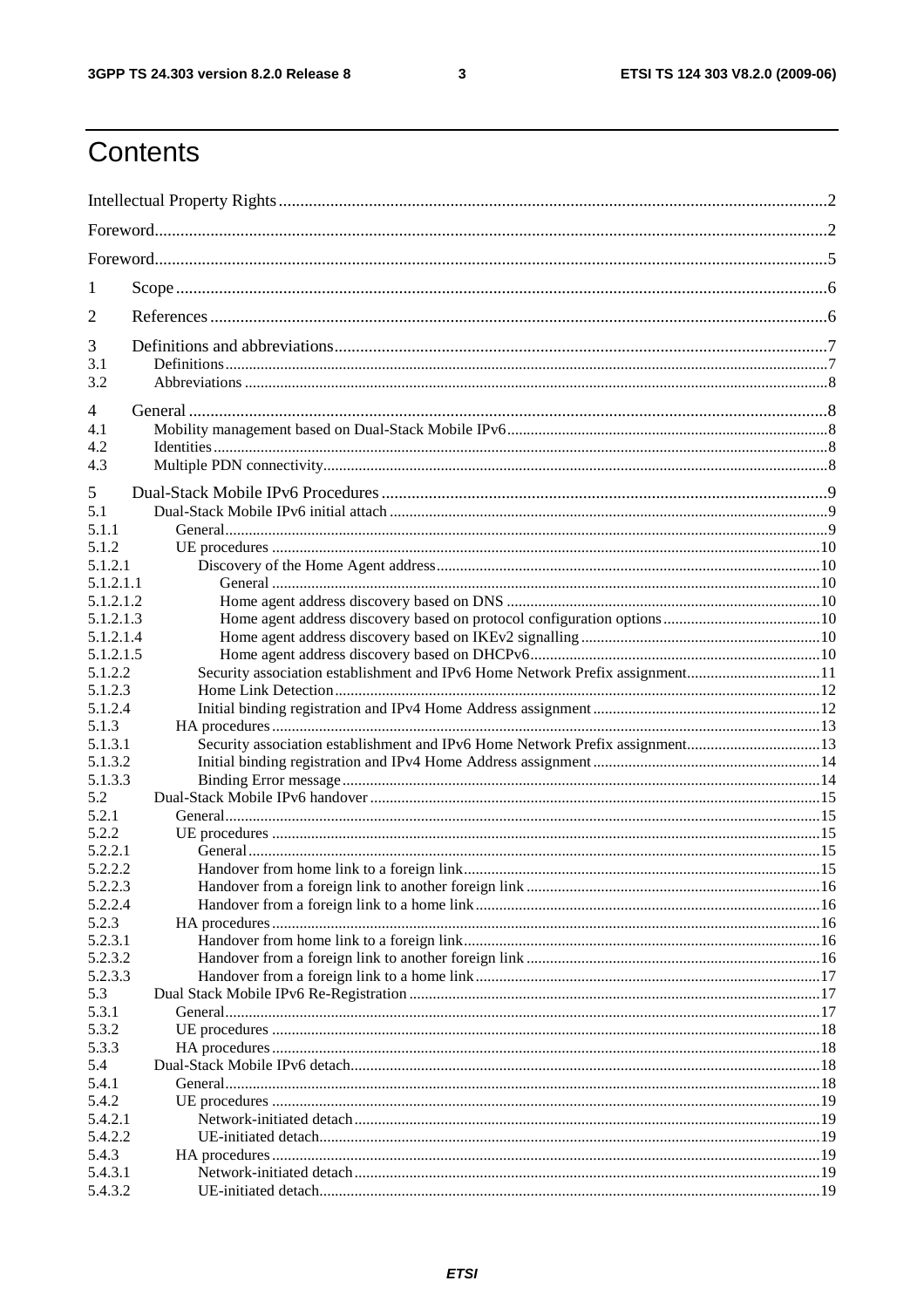$\overline{\mathbf{4}}$ 

|                | <b>Annex A (normative):</b>   |  |
|----------------|-------------------------------|--|
| A.1            |                               |  |
| A.2<br>A.2.1   |                               |  |
| A.2.2<br>A.2.3 |                               |  |
| A.3            |                               |  |
| A.3.1<br>A.3.2 |                               |  |
| A.4<br>A.4.1   |                               |  |
| A.4.2          |                               |  |
| A.5<br>A.5.1   |                               |  |
| A.5.2<br>A.6   |                               |  |
| A.6.1<br>A.6.2 |                               |  |
|                |                               |  |
|                | <b>Annex B</b> (informative): |  |
|                |                               |  |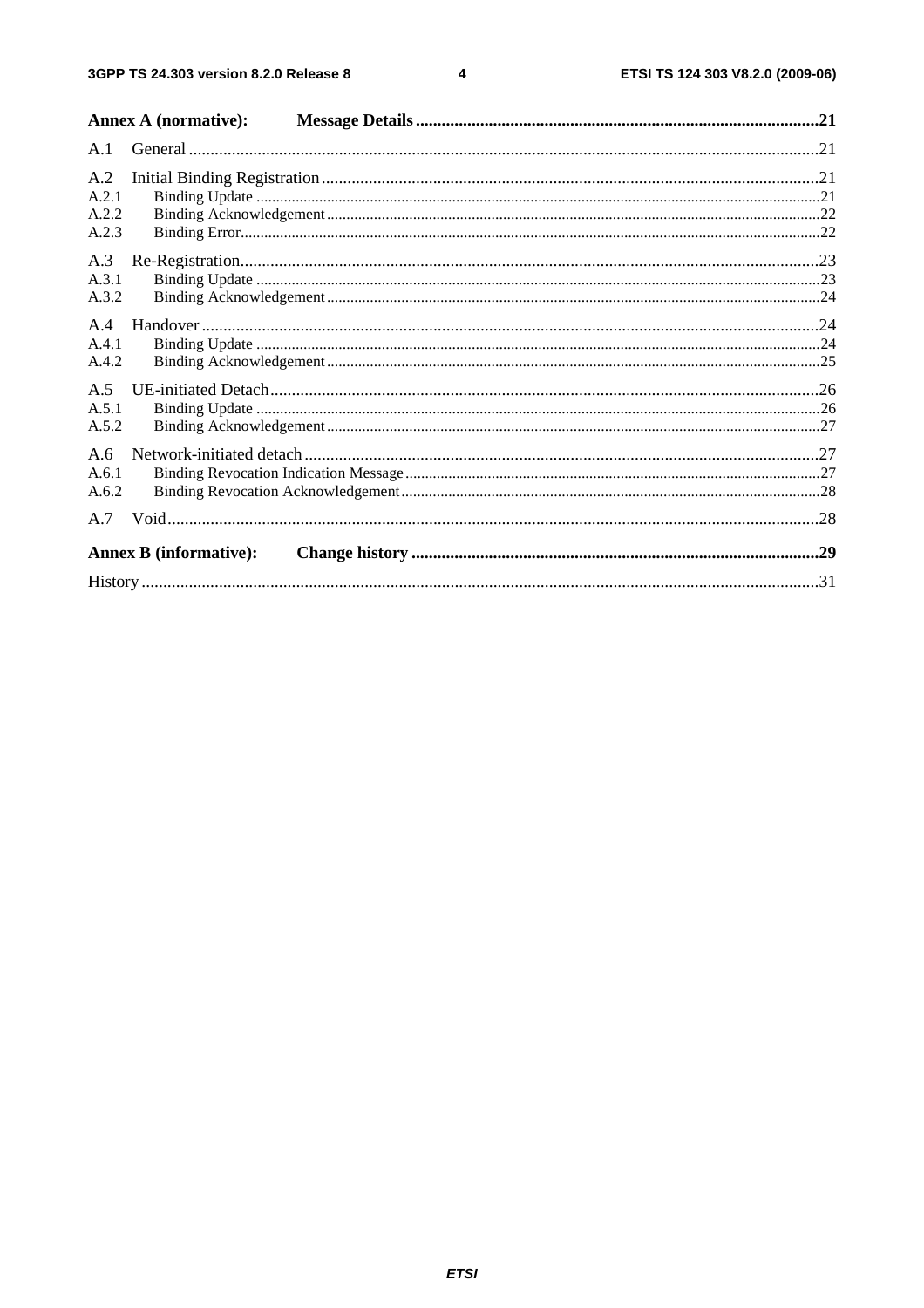### Foreword

This Technical Specification has been produced by the 3<sup>rd</sup> Generation Partnership Project (3GPP).

The contents of the present document are subject to continuing work within the TSG and may change following formal TSG approval. Should the TSG modify the contents of the present document, it will be re-released by the TSG with an identifying change of release date and an increase in version number as follows:

Version x.y.z

where:

- x the first digit:
	- 1 presented to TSG for information;
	- 2 presented to TSG for approval;
	- 3 or greater indicates TSG approved document under change control.
- y the second digit is incremented for all changes of substance, i.e. technical enhancements, corrections, updates, etc.
- z the third digit is incremented when editorial only changes have been incorporated in the document.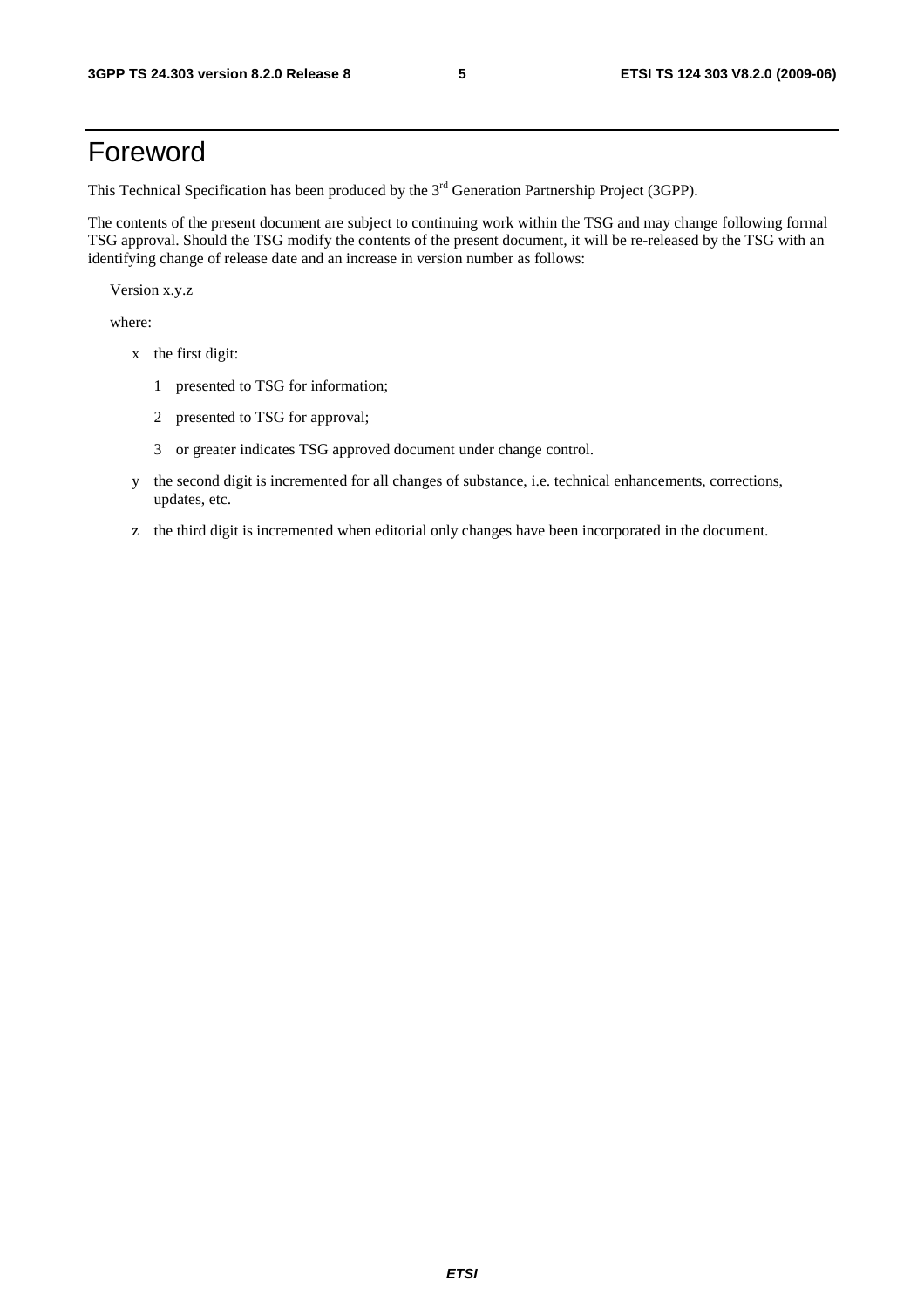### 1 Scope

The present document specifies the signalling procedures for accessing the 3GPP Evolved Packet Core network and handling the mobility between 3GPP and non-3GPP accesses via the S2c reference point defined in 3GPP TS 23.402 [3].

The present document is applicable to the User Equipment (UE) and the network node implementing the Home Agent functionality.

In addition the present document specifies the procedures used for the DSMIPv6 Home Agent discovery, for bootstrapping the DSMIPv6 security association between the UE and the Home Agent and for managing the DSMIPv6 tunnel. The specification of these procedures is compliant to IETF RFCs.

DSMIPv6 procedures can be used independently of the underlying access technology.

### 2 References

The following documents contain provisions which, through reference in this text, constitute provisions of the present document.

- References are either specific (identified by date of publication, edition number, version number, etc.) or non-specific.
- For a specific reference, subsequent revisions do not apply.
- For a non-specific reference, the latest version applies. In the case of a reference to a 3GPP document (including a GSM document), a non-specific reference implicitly refers to the latest version of that document *in the same Release as the present document*.
- [1] 3GPP TR 21.905: "Vocabulary for 3GPP Specifications".
- [2] draft-ietf-mext-nemo-v4traversal-09.txt (February 2009): "Mobile IPv6 support for dual stack Hosts and Routers (DSMIPv6)".

Editor's note: The above document cannot be formally referenced until it is published as an RFC.

| $[3]$             | 3GPP TS 23.402: "Architecture Enhancements for non-3GPP accesses".                                                |
|-------------------|-------------------------------------------------------------------------------------------------------------------|
| [4]               | IETF RFC 4877 (April 2007): "Mobile IPv6 Operation with IKEv2 and the Revised IPsec<br>Architecture".             |
| $\lceil 5 \rceil$ | IETF RFC 2782 (February 2000): "A DNS RR for specifying the location of services<br>(DNS SRV)".                   |
| [6]               | IETF RFC 3775 (June 2004): "Mobility Support in IPv6".                                                            |
| $[7]$             | IETF RFC 3748 (June 2004): "Extensible Authentication Protocol (EAP)".                                            |
| [8]               | IETF RFC 4301 (December 2005): "Security Architecture for the Internet Protocol".                                 |
| $[9]$             | IETF RFC 3633 (December 2003): "IPv6 Prefix Options for Dynamic Host Configuration Protocol<br>(DHCP) version 6". |
| $[10]$            | IETF RFC 5026 (October 2007): "Mobile IPv6 bootstrapping in split scenario".                                      |
| $[11]$            | IETF RFC 4303 (December 2005): "IP Encapsulating Security Payload (ESP)".                                         |
| $[12]$            | draft-ietf-mip6-hiopt-15.txt (April 2008): "DHCP Option for Home Information Discovery in<br>MIPv6".              |

Editor's note: The above document cannot be formally referenced until it is published as an RFC.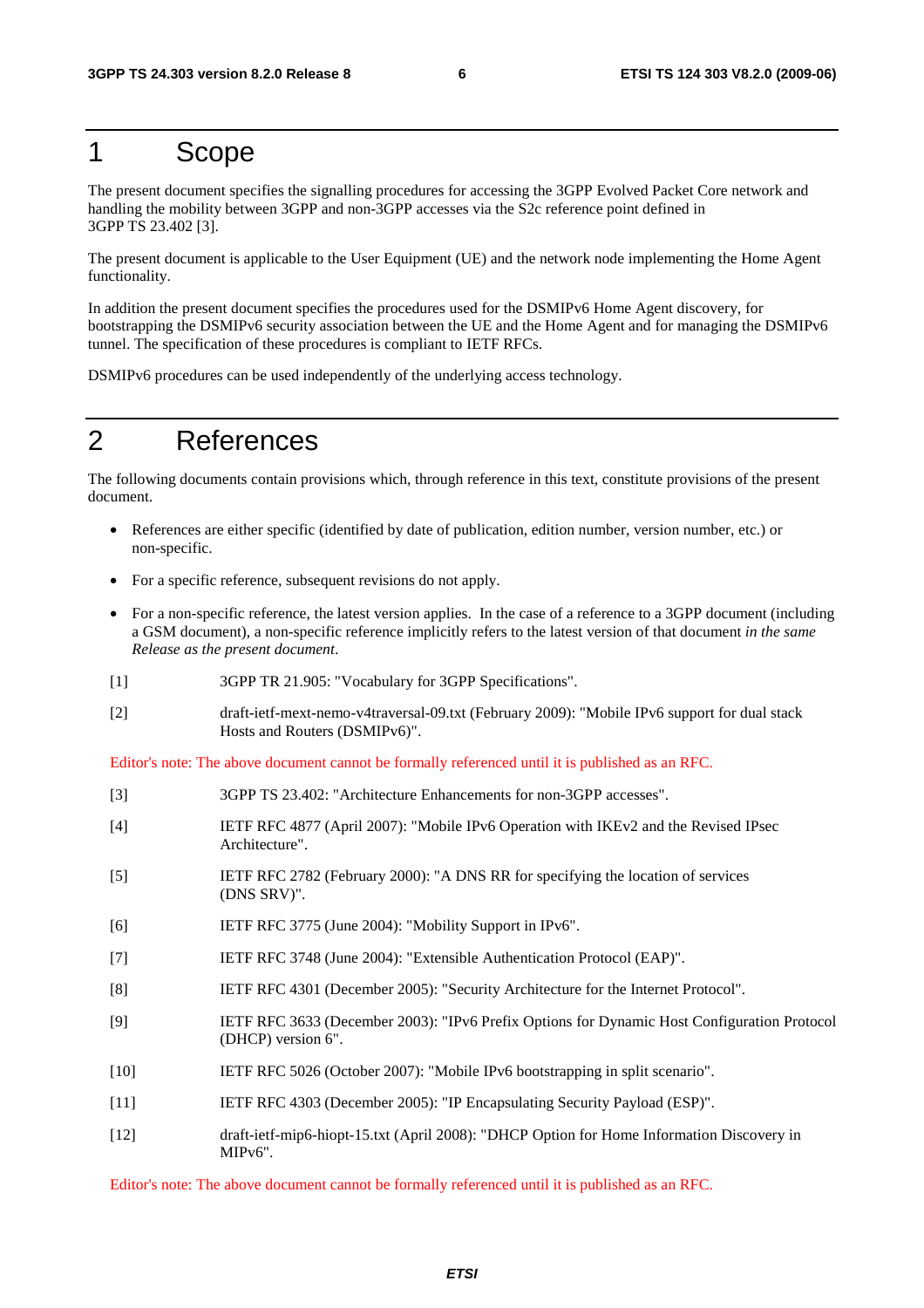| $[13]$ | IETF RFC 3736 (April 2004): "Stateless Dynamic Host Configuration Protocol (DHCP) Service<br>for IPv6".                                     |
|--------|---------------------------------------------------------------------------------------------------------------------------------------------|
| $[14]$ | IETF RFC 4306 (December 2005): "Internet Key Exchange (IKEv2) Protocol".                                                                    |
| $[15]$ | 3GPP TS 24.301: "Non-Access-Stratum (NAS) protocol for Evolved Packet System (EPS);<br>Stage 3".                                            |
| $[16]$ | Void.                                                                                                                                       |
| $[17]$ | 3GPP TS 23.003: "Numbering, addressing and identification".                                                                                 |
| $[18]$ | 3GPP TS 33.402: "3GPP System Architecture Evolution (SAE); Security aspects of non-3GPP<br>accesses"                                        |
| $[19]$ | draft-ietf-mext-binding-revocation-05 (March 2009): "Binding Revocation for IPv6 Mobility".                                                 |
|        | Editor's note: The above document cannot be formally referenced until it is published as an RFC.                                            |
| $[20]$ | 3GPP TS 29.273: "3GPP EPS AAA interfaces"                                                                                                   |
| $[21]$ | 3GPP TS 24.302: "Access to the Evolved Packet Core (EPC) via non-3GPP access networks;<br>Stage 3".                                         |
| [22]   | Void.                                                                                                                                       |
| $[23]$ | IETF RFC 4739 (November 2006): "Multiple Authentication Exchanges in the Internet Key<br>Exchange (IKEv2) Protocol".                        |
| $[24]$ | 3GPP TS 33.234: "Wireless Local Area Network (WLAN) interworking security".                                                                 |
| $[25]$ | 3GPP TS 29.275 "PMIP based Mobility and Tunnelling protocols".                                                                              |
| $[26]$ | IETF RFC 4039 (March 2005): "Rapid Commit Option for the Dynamic Host Configuration<br>Protocol version 4 (DHCPv4)".                        |
| $[27]$ | draft-ietf-mext-rfc3775bis-02 (October 2008): "Mobility Support in IPv6".                                                                   |
|        | Editor's note: The above document cannot be formally referenced until it is published as an RFC.                                            |
| $[28]$ | IETF RFC 4187 (January 2006): "Extensible Authentication Protocol Method for 3rd Generation<br>Authentication and Key Agreement (EAP AKA)". |
| $[29]$ | IETF RFC 3963 (January 2005): "Network Mobility (NEMO) Basic Support Protocol".                                                             |
| $[30]$ | draft-ietf-ipsecme-ikev2-redirect-06 (March 2009): "Redirect Mechanism for IKEv2".                                                          |

Editor's note: The above document cannot be formally referenced until it is published as an RFC.

### 3 Definitions and abbreviations

### 3.1 Definitions

For the purposes of the present document, the terms and definitions given in 3GPP TR 21.905 [1] and the following apply. The following terms used in this Technical Specification are defined in IETF RFC 3775 [6]: Home Address, Care-of Address, binding cache, binding cache entry.

**Home network prefix:** An IPv6 prefix allocated by the Home Agent to the UE and used by the UE to configure the Home Address. The Home network prefix is uniquely allocated to a UE.

**Home Agent:** The Home Agent functionality consists in the DSMIPv6 anchor point functionality described in draftietf-mext-nemo-v4traversal [2] and IETF RFC 4877 [4]. Based on 3GPP TS 23.402 [15] the HA functionality is implemented in the PDN Gateway.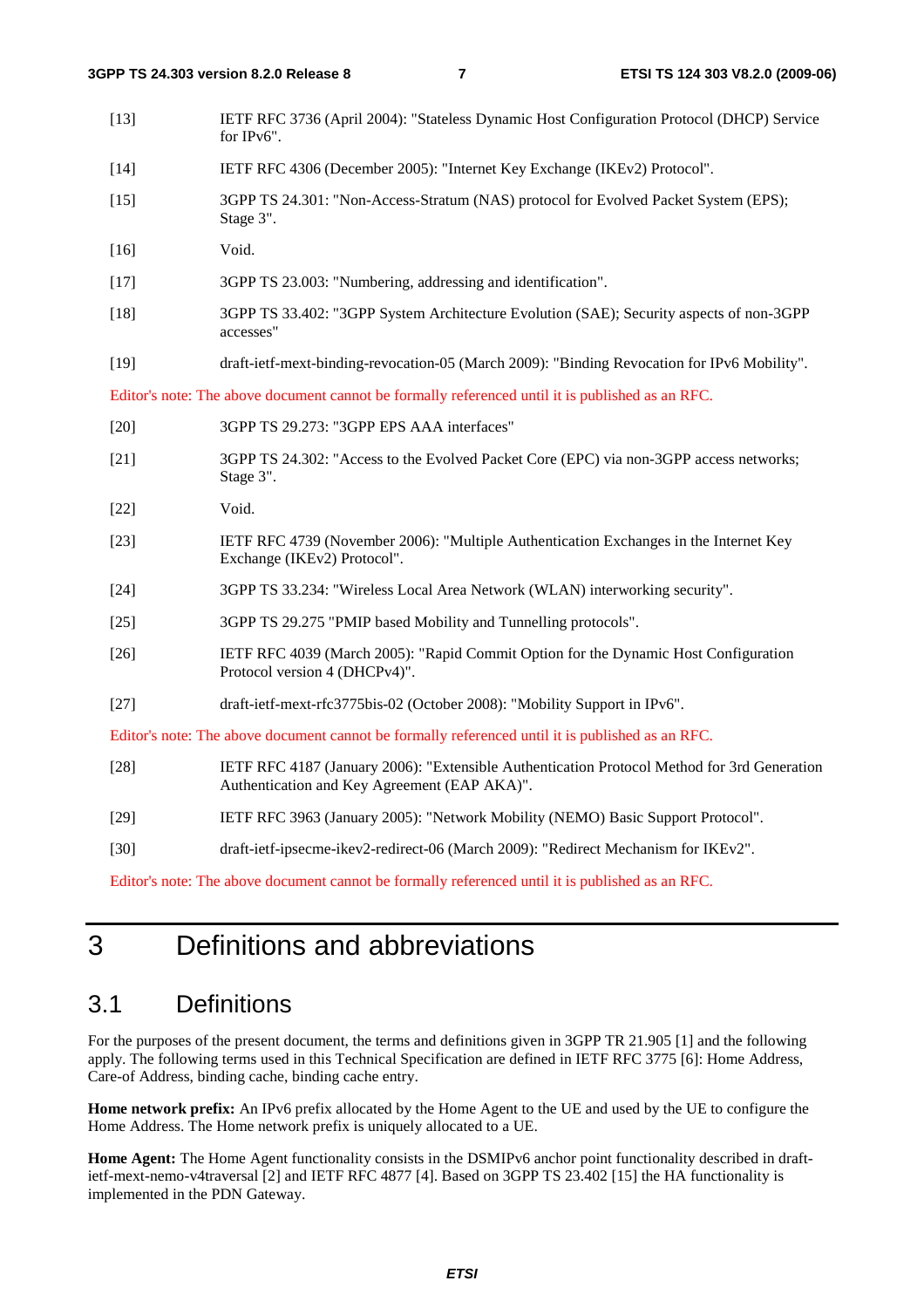### 3.2 Abbreviations

For the purposes of the present document, the abbreviations given in 3GPP TR 21.905 [1] and the following apply.

| DSMIP <sub>v6</sub> | Dual-Stack MIPv6                   |
|---------------------|------------------------------------|
| <b>EPC</b>          | <b>Evolved Packet Core</b>         |
| ePDG                | <b>Evolved Packet Data Gateway</b> |
| <b>EPS</b>          | <b>Evolved Packet System</b>       |
| <b>GW</b>           | Gateway                            |
| <b>HA</b>           | Home Agent                         |
| MIP <sub>v</sub> 6  | Mobile IP version 6                |
| UE                  | User Equipment                     |
|                     |                                    |

### 4 General

### 4.1 Mobility management based on Dual-Stack Mobile IPv6

DSMIPv6 is specified in IETF RFC 3775 [6] and draft-ietf-mext-nemo-v4traversal [2]. The purpose of the DSMIPv6 procedures is to establish, manage and tear down a mobility tunnel between the UE and the HA function. The mobility tunnel establishment is always initiated by the UE, while the mobility tunnel tear down can be initiated either by the UE or the network. Communication between the UE and a correspondent node shall use the bidirectional mode of operation. Route optimization mode of operation is not supported by EPC in this release.

In this specification, the IETF RFC 4877 [4] is used to secure DSMIPv6 signalling. For this purpose, the UE performs an IKEv2 exchange with the HA before establishing the mobility tunnel as described in subclause 5.1.2.2. The details of the security aspects are specified in 3GPP TS 33.402 [18].

The mobility tunnel procedures are performed by the UE for each PDN, meaning that if multiple PDNs are accessed by the UE, multiple instances of the procedures are needed. The multiple PDN behaviour is specified more in detail in subclause 4.3.

In this specification, the IETF RFC 3963 [29] is used for prefix preservation. For this purpose, the UE uses the implicit mode as stated in IETF RFC 3963 [29] to tell the HA that the home network prefix would be preserved during mobility. The support of this operation is limited to the sending and receiving of IPv6 packets containing IPv6 addresses autoconfigured from the home network prefix, in addition to the IPv6 Home Address.

### 4.2 Identities

The UE shall use Network Access Identifier (NAI) as identification towards the HA in the IKEv2 exchange. During this process, the IPsec security association between the UE and the HA is tied to the user identity, set to the NAI, and to an SPI uniquely identifying this security association. The NAI is structured according to 3GPP TS 23.003 [17]. The NAI can be either a root NAI, a fast re-authentication NAI or pseudonym identity as specified in 3GPP TS 23.003 [17].

The UE shall use the HA-APN to identify the desired HA in the DNS-based and DHCPv6-based HA discovery procedures. The HA-APN is constructed according to 3GPP TS 23.003 [17].

NOTE: The operator is responsible to configure the DNS system so that the same PDN GW can be discovered via HA-APN and APN. A possible way of configuring the mapping between HA-APN and APN is to create the HA-APN from the respective APN by using the same Network Identifier and by adding the prefix "ha-apn" to the Operator Identifier.

The Binding Update and Binding Acknowledgement shall not explicitly carry an NAI as the IPsec security association is tied to the user identity.

### 4.3 Multiple PDN connectivity

This specification supports multiple PDN connectivity. The UE can connect to multiple PDNs using multiple DSMIPv6 sessions, one per each PDN the UE is connected to.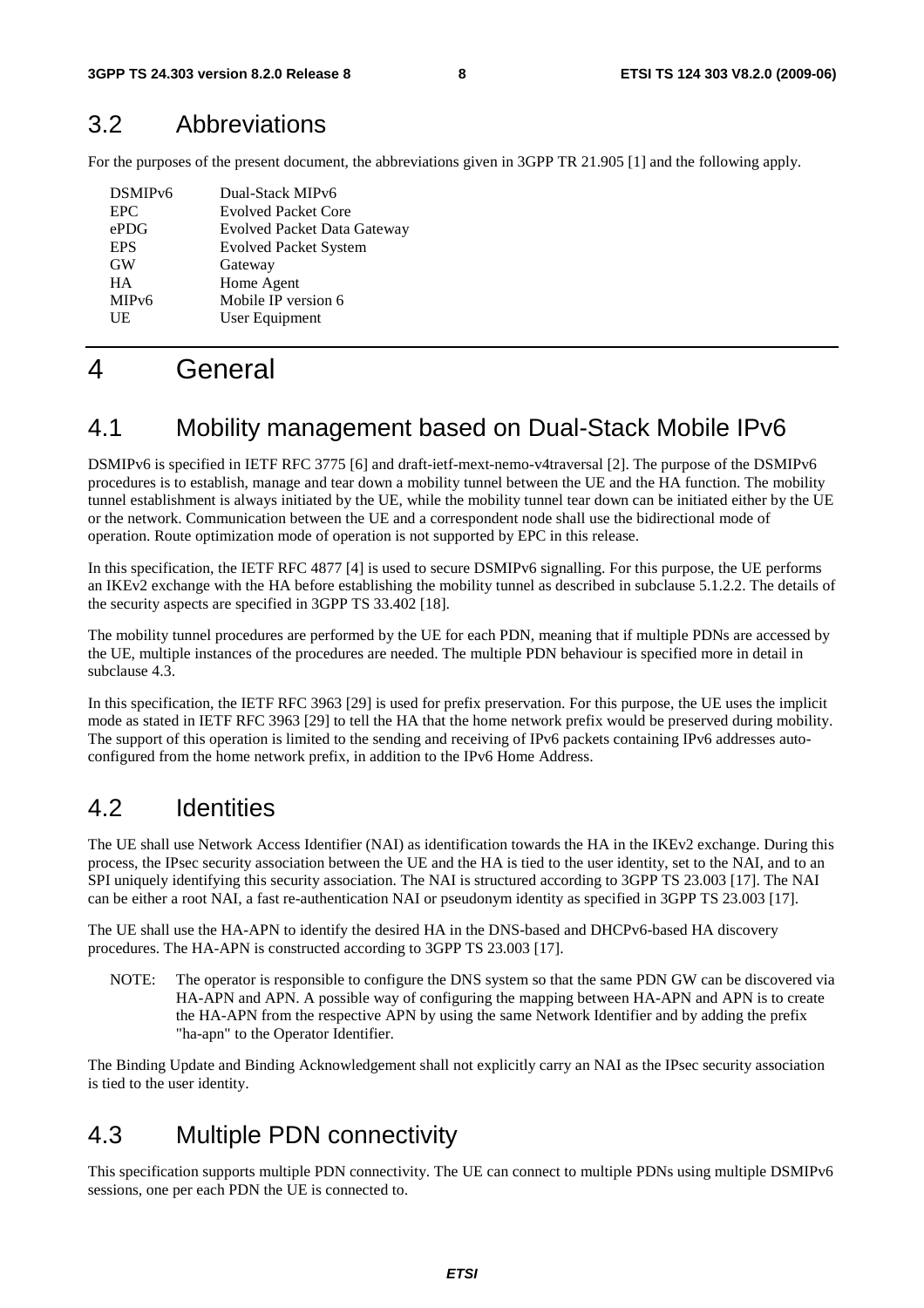NOTE: When UE is associated to multiple PDNs, it is possible for the UE to create a tunnel loop amongst the HAs by binding home addresses to each other. This results in the possibility of HA being flooded with packets. Packet flooding is not specific to DSMIPv6 and there exist current implementations to deal with the packet flooding issue. As for the formation of tunnel loop, the solution to solve it in this current specification (Release 8) is implementation specific until a standardized solution emerges.

The procedures described in clause 5 shall be interpreted as procedures which are executed for each PDN the UE is connected to. This implies that:

- For the initial attach to any PDN, the UE shall perform a Home Agent address discovery (subclause 5.1.2.1), a security association establishment via IKEv2, including the EAP-AKA authentication and the IPv6 Home Network Prefix (subclause 5.1.2.2), and the initial binding registration (subclause 5.1.2.4).
- For a handover, the UE shall send a Binding Update for each PDN, following the procedure described in subclause 5.2.2.
- The re-registration procedure shall be performed for each PDN connection separately as described in subclause 5.3.2.
- The detach procedure shall be performed for each PDN separately following the procedure described in subclause 5.4.2 for UE initiated detach and following the procedure described in subclause 5.4.3 for HA initiated detach

### 5 Dual-Stack Mobile IPv6 Procedures

### 5.1 Dual-Stack Mobile IPv6 initial attach

#### 5.1.1 General

The DSMIPv6 initial attach is performed by the UE to establish a DSMIPv6 connection with the node acting as HA. This is also known as the bootstrapping procedure as the UE establishes the security association with the HA. The initial attach involves the following tasks:

- **Discovery of the Home Agent address**. The UE needs to discover the IPv6 address as well as the IPv4 address of the HA.
- **Security association establishment**. The UE needs to establish an IPsec security association with the HA in order to secure the DSMIPv6 signalling. IKEv2 (IETF RFC 4877 [4]) is used to establish this security association.
- **IPv6 Home Network Prefix assignment**. The UE needs to be assigned an IPv6 Network Prefix of its home network in order to configure the global unicast Home Address to be used in DSMIPv6. The HA is responsible of assigning the IPv6 Home Network Prefix to the UE.
- **IPv4 Home Address assignment**. Optionally, a dual-stack UE can also request to be assigned an IPv4 Home Address to be used for IPv4-only applications. The HA is responsible of assigning the IPv4 Home Address to the UE.
- **Home link detection**. The UE needs to perform Home Link Detection before initiate registration with the HA. The DSMIPv6 Home Link Detection Function is used by the UE to detect if it is attached to the home link from a DSMIPv6 perspective.
- **Initial binding registration**. Unless the home link detection procedure indicates the UE is at home, the UE sends a Binding Update message to perform its initial registration with the HA.

If the UE requires additional configuration parameters, e.g. Vendor-specific options, stateless DHCPv4 and DHCPv6 as defined in IETF RFC 4039 [26] and IETF RFC 3736 [13] can be run over the DSMIPv6 tunnel.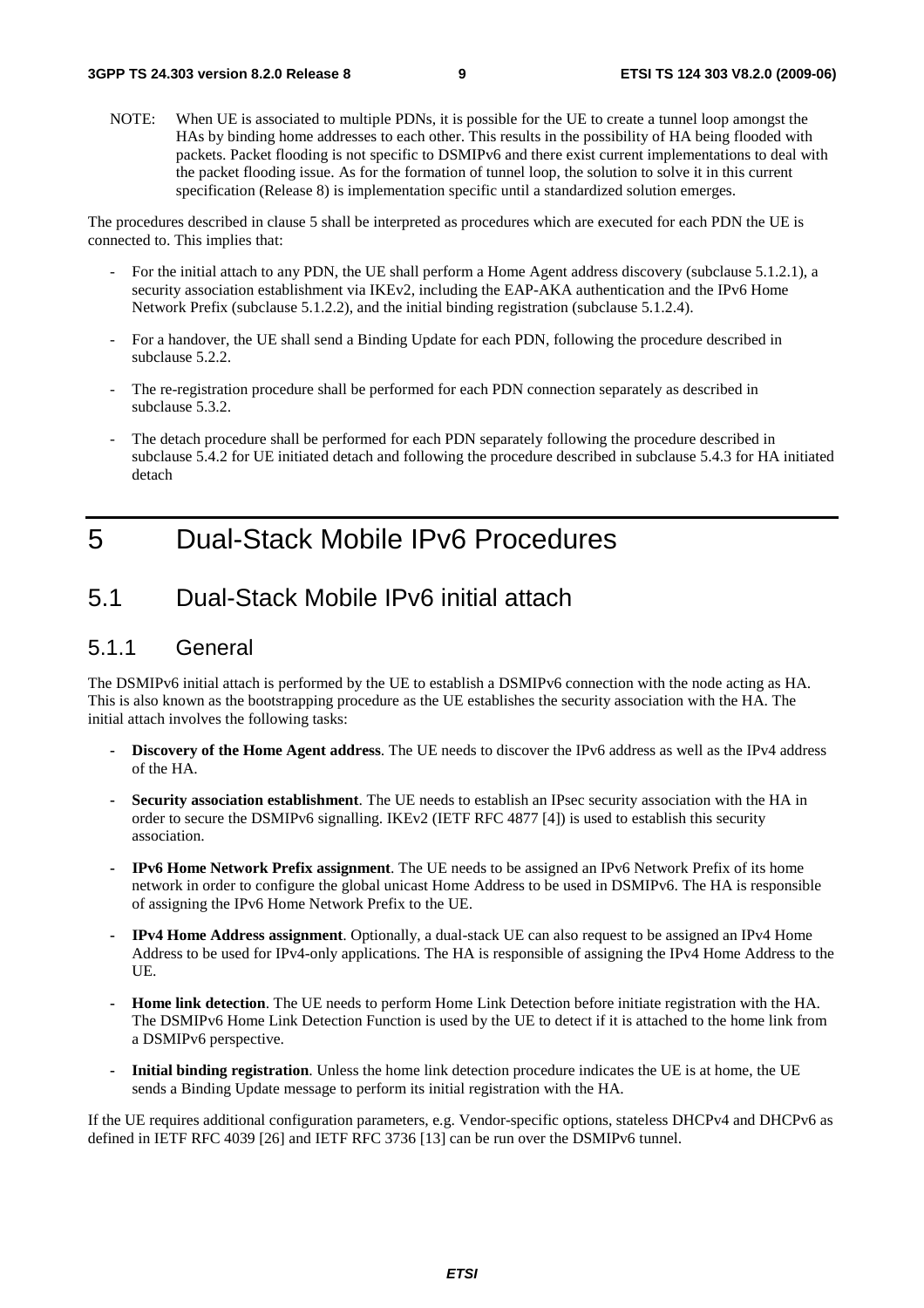#### 5.1.2 UE procedures

#### 5.1.2.1 Discovery of the Home Agent address

#### 5.1.2.1.1 General

The first procedure the UE needs to perform for DSMIPv6 initial attach is the discovery of the node acting as the HA.

The UE can discover the IP addresses of the HA in one of the four following ways:

- via DNS;
- via attach procedure for 3GPP access or trusted non-3GPP access (if supported) based on protocol configuration options;
- via IKEv2 during tunnel setup to ePDG for untrusted non-3GPP accesses;
- via DHCPv6.

If the UE does not obtain the IP addresses of the HA via PCO during the 3GPP or trusted non-3GPP (if supported) attach or via IKEv2 signalling, it shall follow either the procedures described in subclause 5.1.2.1.5 or the procedures described in subclause 5.1.2.1.2. The UE may be configured to perform both procedures in parallel or one of the two procedures only in case the other failed.

#### 5.1.2.1.2 Home agent address discovery based on DNS

A UE performing Home Agent discovery based on DNS shall support the implementation of standard DNS mechanisms.

The UE shall perform DNS Lookup by Home Agent Name as specified in IETF RFC 5026 [10].The QNAME shall be set to the requested HA-APN. The HA-APN shall be constructed as specified in 3GPP TS 23.003 [17]. If a HA has both an IPv4 and an IPv6 address, the corresponding DNS record should be configured with both 'AAAA' and 'A' records. Accordingly the UE should perform one DNS lookup procedure to retrieve both 'AAAA' and 'A' records. The DNS server replies with one 'AAAA' and one 'A' record.

#### 5.1.2.1.3 Home agent address discovery based on protocol configuration options

The UE may request the IPv6 address and optionally the IPv4 address of the dual stack HA using the Protocol configuration options IE during the attach procedure for 3GPP or trusted non-3GPP access or the additional PDN connectivity procedure. The details of this procedure for the case of attach for 3GPP access are described in 3GPP TS 24.301 [15]. The details of this procedure for the case of attach for trusted non-3GPP access are described in 3GPP TS 24.302 [21].

#### 5.1.2.1.4 Home agent address discovery based on IKEv2 signalling

The UE may request the IPv6 and optionally the IPv4 address of the HA during the tunnel establishment procedure with the ePDG. The details of this procedure are described in 3GPP TS 24.302 [21].

#### 5.1.2.1.5 Home agent address discovery based on DHCPv6

The HA address discovery via DHCPv6 is possible in the following cases:

- in 3GPP access, or
- in trusted non-3GPP access, when a DHCPv6 relay exists in the trusted non-3GPP access and the PDN GW is the DHCPv6 server, or
- in trusted non-3GPP access, when the DHCPv6 server is in the trusted non-3GPP access and it has the HA addresse information from static configuration, or received via STa reference point as specified in 3GPP TS 29.273 [20].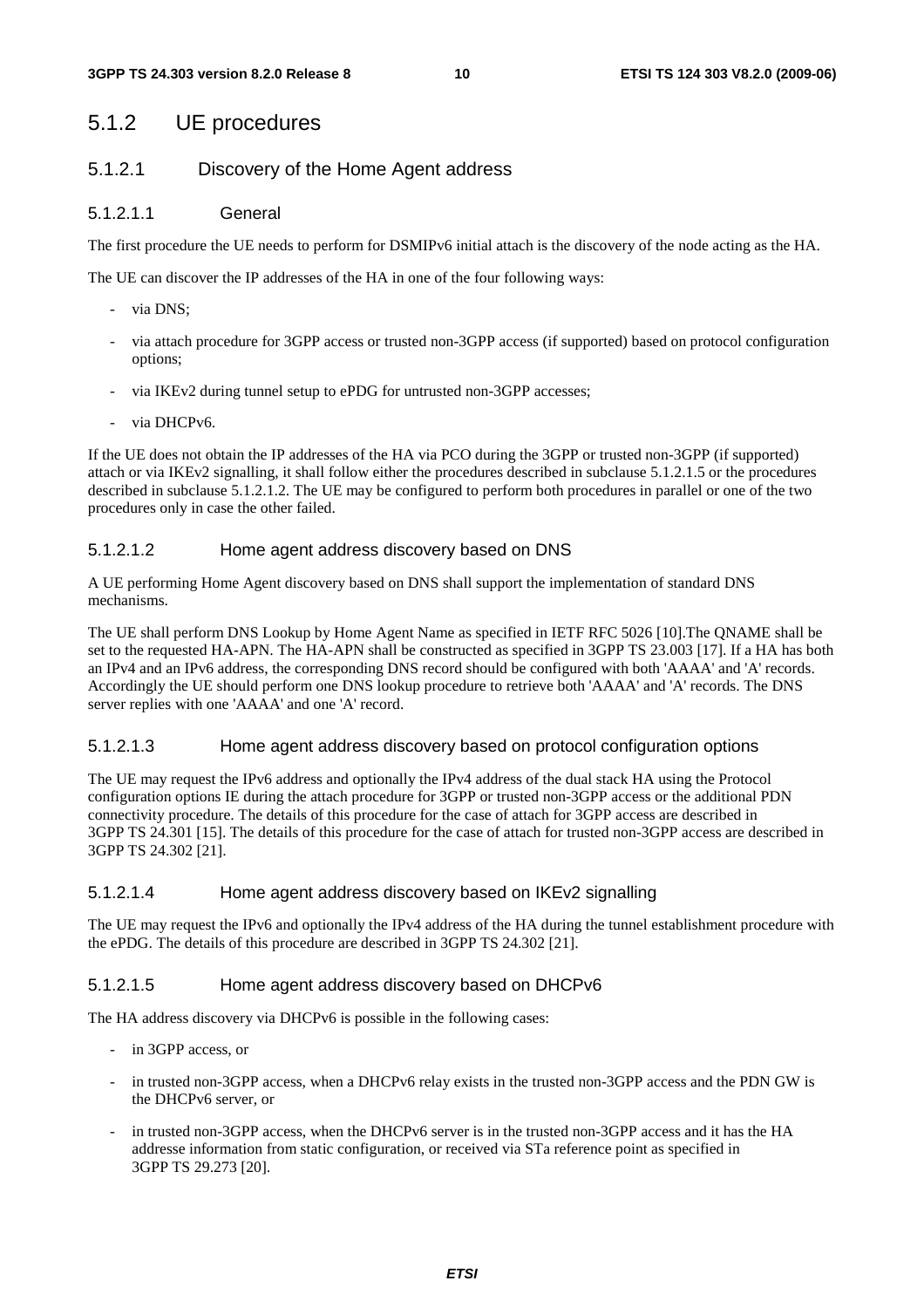#### **3GPP TS 24.303 version 8.2.0 Release 8 11 ETSI TS 124 303 V8.2.0 (2009-06)**

A UE performing HA discovery based on DHCPv6 shall support the implementation of stateless DHCPv6 as specified in IETF RFC 3736 [13] and the DHCPv6 options as specified in draft-ietf-mip6-hiopt [12].

In order to discover the address of the HA the UE shall send an Information-Request message including the Home Network Identifier Option.

In order to connect to a HA for a specific target PDN, the UE shall set the id-type to 1 and include the desired HA-APN in the Home Network Identifier field.

The HA information is provided to the UE within a Home Network Information Option as described in draft-ietf-mip6 hiopt [12]. This option shall include either the available HA addresses (both the IPv6 address and the IPv4 address of the HA, if available) or the HA FQDN. In the latter case the UE shall perform a DNS Lookup by Home Agent Name as specified in IETF RFC 5026 [10]. The QNAME shall be set to the received HA FQDN.

#### 5.1.2.2 Security association establishment and IPv6 Home Network Prefix assignment

The UE shall support the IKEv2 protocol (see IETF RFC 4306 [14]) for negotiating the IPsec security association to secure DSMIPv6 signalling and shall support EAP over IKEv2 as described in IETF RFC 4306 [14] to perform authentication with an AAA server. In a case an additional authentication and authorization of the IPSec security association is needed with an external AAA server, then the additional authentication steps during the IKEv2 exchange shall be supported as specified in IETF RFC 4739 [23] and described in 3GPP TS 33.234 [24].

The UE shall support IPsec ESP (see IETF RFC 4303 [11]) in order to provide authentication of Binding Update and Binding Acknowledgement messages as specified in IETF RFC 4877 [4]. The UE shall support multiple authentication exchanges in the IKEv2 protocol as specified in IETF RFC 4739 [23] in order to support authentication with an external AAA server.The UE shall support the redirect mechanism as defined in draft-ietf-ipsecme-ikev2-redirect [30].

The UE shall initiate the security association establishment procedure by sending the IKE\_SA\_INIT request message defined in IETF RFC 4306 [14] to the HA. The UE shall indicate support for the HA reallocation by including a REDIRECT\_SUPPORTED payload in the IKE\_SA\_INIT request as specified in draft-ietf-ipsecme-ikev2-redirect [30]. On receipt of an IKE\_SA\_INIT response, the UE shall send an IKE\_AUTH request message including the MN-NAI in the IDi payload and the Access Point Name (APN) of the target PDN the UE wants to connect to in the IDr payload. The APN shall be formatted as defined in 3GPP TS 23.003 [17]. The username part of the MN-NAI included in "IDi" payload may be an IMSI, pseudonym or re-authentication ID. The UE shall include in the IDi payload the same MN-NAI it includes in the EAP-Response/Identity within the EAP-AKA exchange.

In the very first EAP-Response/Identity within the IKEv2 exchange the UE shall include a NAI whose username is derived from IMSI. In subsequent exchanges the UE should use pseudonyms and re-authentication identities provided by the 3GPP AAA server as specified in IETF RFC 4187 [26].

NOTE: Fast re-authentication mechanism is optional, and therefore is an implementation option in the UE and operator configuration issue (i.e. it also depends on whether the AAA server sent a re-authentication ID during previous EAP authentication) whether to use it during security association establishment.

EAP-AKA over IKEv2 shall be used to authenticate UE in the IKE\_AUTH exchange, while public key signature based authentication with certificates shall be used to authenticate the HA.

During the IKEv2 exchange, the HA may trigger the UE to perform the HA reallocation procedure. If the UE receives as part of the IKE\_AUTH reponse message a REDIRECT payload containing the IP address of a target HA as specified in subclause 5.1.3.1, the UE shall initiate a new IKEv2 security association with the target HA. The UE may implicitly terminate and remove the states of the IKEv2 security association with the initial HA.

During the IKEv2 exchange, the UE shall request the allocation of an IPv6 home prefix through the Configuration Payload in the IKE\_AUTH. Since in EPS a unique IPv6 prefix is assigned to the UE, the UE shall include a MIP6\_HOME\_PREFIX attribute in the CFG\_REQUEST message as described in IETF RFC 5026 [10]. In addition the UE may include the INTERNAL\_IP6\_DNS attribute in the CFG\_REQUEST as described in IETF RFC 4306 [14] to request the DNS server IPv6 address of the PLMN it is connecting to via DSMIPv6. In the same way the UE may include the INTERNAL\_IP4\_DNS attribute in the CFG\_REQUEST to request the IPv4 address of the DNS server.

The UE shall then auto-configure a Home Address from the IPv6 prefix received from the HA and shall run a CREATE\_CHILD\_SA exchange to create the security association for the new Home Address. In the CREATE\_CHILD\_SA exchange the UE shall include the Home Address and the appropriate selectors in the TSi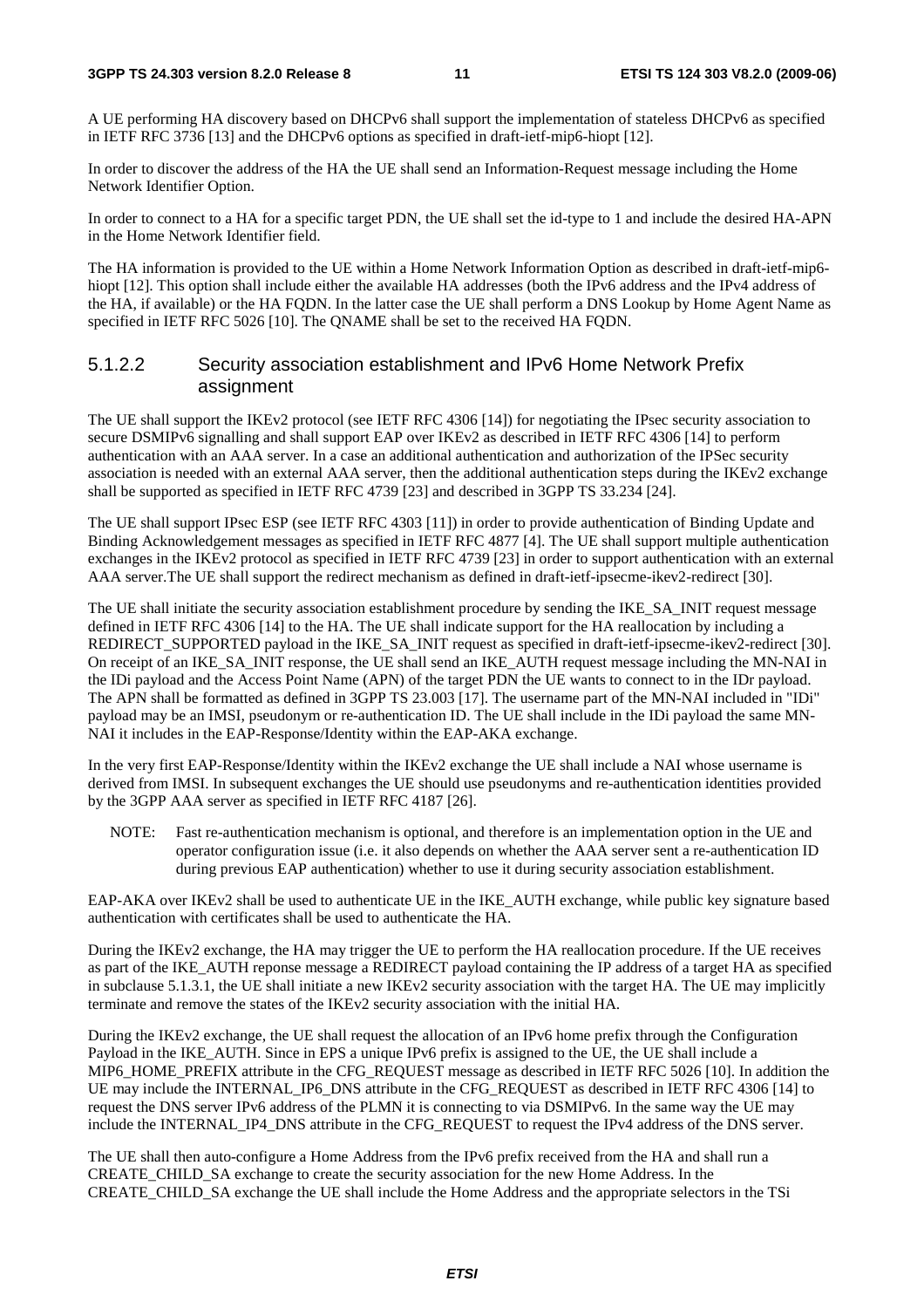(Traffic Selector-initiator) payload to negotiate the IPsec security association for protecting the Binding Update and Binding Acknowledgement messages as specified in IETF RFC 4877 [4].

#### 5.1.2.3 Home Link Detection

The DSMIPv6 Home Link Detection Function is used by the UE to detect if an access interface is on the home link for a PDN from a DSMIPv6 perspective. The Home Link Detection function shall be performed before sending DSMIPv6 Binding Update via the same access interface.

To perform the Home Link Detection procedure, the UE shall compare the assigned Home Network Prefix for a PDN with the IPv6 prefix or prefixes included in the Prefix Information Option in the Router Advertisements received on the local link. The Home Network Prefix can be assigned in a 3GPP access via PCO, as specified in 3GPP TS 24.301 [15], or via IKEv2 as specified in subclause 5.1.2.2. The Home Network prefix may be also statically configured. If there is a match between the Home Network Prefix and one of the local prefixes, the UE is attached on the home link over the respective access interface and shall not send a Binding Update to the HA unless the UE currently has a valid DSMIPv6 Binding Update list entry. If the UE has a valid DSMIPv6 Binding Update list entry, the UE shall proceed to perform the action specified in subclause 5.2.2.4. If there is not any match, the UE shall proceed as specified in subclause 5.1.2.4.

NOTE: The UE does not need to run IKEv2 for home link detection if the Home Network prefix is statically configured or dynamically received in a PCO Information Element.

#### 5.1.2.4 Initial binding registration and IPv4 Home Address assignment

After establishing the security association and obtaining the IPv6 Home Address, the UE shall send a Binding Update message as specified in IETF RFC 3775 [6] and draft-ietf-mext-nemo-v4traversal [2] in order to register its Home Address and Care-of Address at the HA, if it detects it is in the foreign network.

If both IPv4 and IPv6 Care-of Address are received at the foreign network, the UE shall first attempt to use the IPv6 Care-of Address for its binding registration. The UE shall not register both IPv4 and IPv6 Care-of Address to its HA.

If IPv6 Care-of Address is used for initial binding registration, the UE shall send the Binding Update message to the IPv6 address of the HA. In this Binding Update message the H (home registration) and A (acknowledge) bits shall be set. If the UE needs an IPv4 Home Address, the UE shall include the 0.0.0.0 address in the IPv4 Home Address option to request a dynamic IPv4 Home Address.

When IPv6 Care-of Address is used for initial binding registration, the Alternate Care-of Address option shall be used by the UE to carry the Care-of Address inside a Mobility Header which is protected by ESP. If this option is present, the address included in this option is the same address present in the source address of the IPv6 packet.

If IPv4 Care-of Address is used for initial binding registration, the UE shall send the Binding Update as follows (see draft-ietf-mext-nemo-v4traversal [2]):

- The IPv6 packet, with the IPv6 Home Address as the Source Address field of the IPv6 header, shall be encapsulated in UDP.
- The UE shall include the IPv4 Care-of Address as the Source Address field of the IPv4 header and the HA IPv4 address as the Destination Address field of the IPv4 header.
- The UE shall include the IPv4 Care-of Address option containing the IPv4 Care-of Address.
- The UE shall set the H (home registration) and A (acknowledge) flags.
- The UE shall set the F (UDP encapsulation required) flag to 0.
- The UE shall set the R (Mobile Router Flag) flag to 1.
- If the UE needs an IPv4 Home Address, the UE shall include an IPv4 Home Address option with the 0.0.0.0 address in the Binding Update message, as defined in draft-ietf-mext-nemo-v4traversal [2].

When the UE receives the Binding Acknowledgement from the HA, it shall validate it based on the rules described in IETF RFC 3775 [2] and draft-ietf-mext-nemo-v4traversal [2]. If the Binding Acknowledgement contains the successful status code 0 ("Binding Update Accepted"), the UE shall create an entry for the registered Home Address in its Binding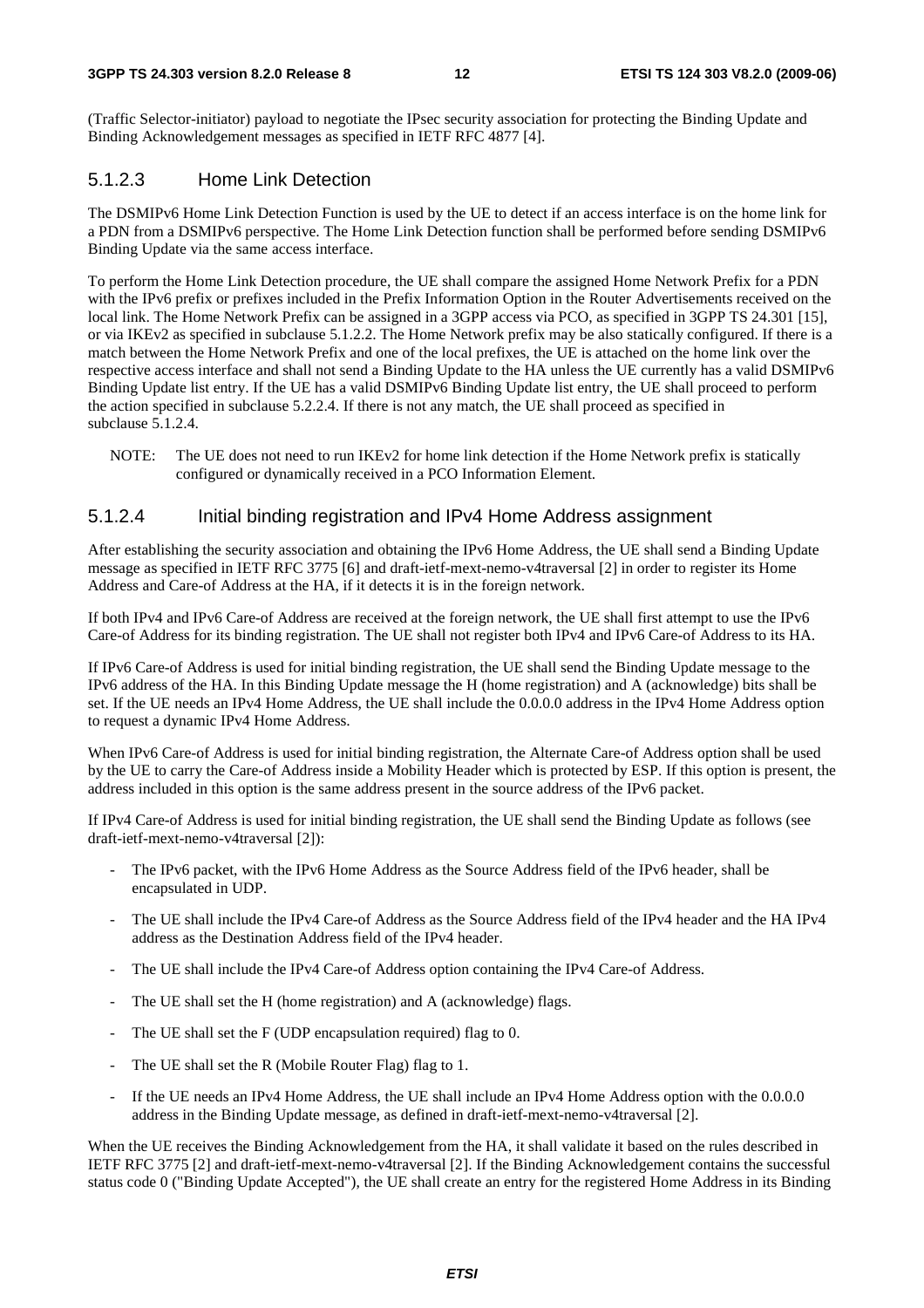Update List and may start sending packets containing its IPv6 Home Address or other IPv6 addresses auto-configured from the assigned home network prefix.

If the Binding Acknowledgement contains a value of 128, the UE may re-send the BU as specified in IETF RFC 3775 [2]. If the Binding Acknowledgement contains a value from 129 to 133 as specified in IETF RFC 3775 [2] or a value from 140 to 143 as specified in IETF RFC 3963 [29], the UE shall not send the BU to the HA and should discover another HA.

If the Binding Acknowledgment contains an IPv4 Address Acknowledgement option with status code value from 0 to 127 (indicating success), the UE shall create two entries in its Binding Update List, one for the IPv6 Home Address and another for the IPv4 Home Address. If the Binding Acknowledgement contains an IPv4 Address Acknowledgment option with status code indicating error (i.e. 128 or higher), the UE shall create an entry only for the IPv6 HoA in its binding update list. Moreover, if the status code is 129 ("Administratively prohibited") or 132 ("Dynamic IPv4 home address assignment not available"), the UE shall not re-send the Binding Update and it shall use only the IPv6 HoA. If the Binding Acknowledgement contains an IPv4 Address Acknowledgement option with status 128 ("Failure, reason unspecified"), 130 ("Incorrect IPv4 home address"), 131 ("Invalid IPv4 address") or 133 ("Prefix allocation unauthorized") it shall re-send the Binding Update including the 0.0.0.0 address in the IPv4 Home Address option. If the Binding Acknowledgement does not contain an IPv4 Address Acknowledgment option, the UE shall create an entry only for the IPv6 HoA in its binding update list.

The UE may then send data traffic either with the IPv6 Home Address or with the IPv4 Home Address. If the UE is located on an IP6-enabled link, it shall send IPv6 packets as described in IETF RFC 3775 [6]; IPv4 traffic shall be encapsulated in IPv6 packets as described in draft-ietf-mext-nemo-v4traversal [2]. If the UE is located on an IPv4-only link and the Binding Acknowledgement contains the NAT detection option with the F flag set, the UE shall send IPv6 and IPv4 packets following the vanilla UDP encapsulation rules specified in draft-ietf-mext-nemo-v4traversal [2]. Otherwise the UE shall send IPv6 and IPv4 packets encapsulated in IPv4 as specified in draft-ietf-mext-nemov4traversal [2].

Once the DSMIPv6 tunnel is established, the UE may build a DHCPv4 or DHCPv6 message as described in IETF RFC 4039 [26] or IETF RFC 3736 [13] respectively and send it via the DSMIPv6 tunnel as described in IETF RFC 3775 [6] in order to retrieve additional parameters, e.g. Vendor-specific options.

#### 5.1.3 HA procedures

#### 5.1.3.1 Security association establishment and IPv6 Home Network Prefix assignment

The HA shall support the IKEv2 protocol (see IETF RFC 4306 [14]) for negotiating the IPsec security association to secure DSMIPv6 signalling and shall support EAP over IKEv2 as described in IETF RFC 4306 [14] to perform UE authentication with an AAA server. If an additional authentication and authorization of the IPSec security association were needed with an external AAA server, then the additional authentication steps during the IKEv2 exchange shall be supported as specified in IETF RFC 4739 [23] and defined in 3GPP TS 33.234 [24]. The HA shall support IPsec ESP (see IETF RFC 4303 [11]) in order to provide authentication of Binding Update and Binding Acknowledgement messages as specified in IETF RFC 4877 [4]. The HA shall support multiple authentication exchanges in the IKEv2 protocol as specified in IETF RFC 4739 [23] in order to support authentication with an external AAA server.

The HA shall complete the IKE\_SA\_INIT exchange as specified in IETF RFC 4306 [14]. The HA shall include in the IDr the same value included by the UE in the IDr payload of the request.

Upon successful authorization and authentication, the HA shall accept the security association establishment request by sending the IKE\_AUTH response message with the CFG\_REPLY payload including the IPv6 Home Network Prefix allocated to the UE in the MIP6\_HOME\_PREFIX attribute. This prefix information shall include the prefix length as specified in IETF RFC 5026 [10]. If the UE included the INTERNAL IP6 DNS or the INTERNAL IP4 DNS in the CFG\_REQUEST, the HA shall include the same attribute in the CFG\_REPLY including zero or more DNS server addresses as specified in IETF RFC 4306 [14]

If the 3GPP AAA server triggers the HA to perform a HA reallocation procedure as specified in 3GPP TS 33.402 [18], the HA learns the IP address of the target HA as specified in 3GPP TS 29.273 [20]. The HA shall provide to the UE the target HA IP address in the REDIRECT payload during IKE\_AUTH exchange as specified in 3GPP TS 33.402 [18]. The encoding of the REDIRECT payload in the IKE\_AUTH response message is specified in draft-ietf-ipsecme-ikev2redirect [30]. The HA shall not assign an IPv6 prefix to the UE in the IKE\_AUTH exchange. The HA may implicitly terminate and remove the states of the IKEv2 security association with the UE.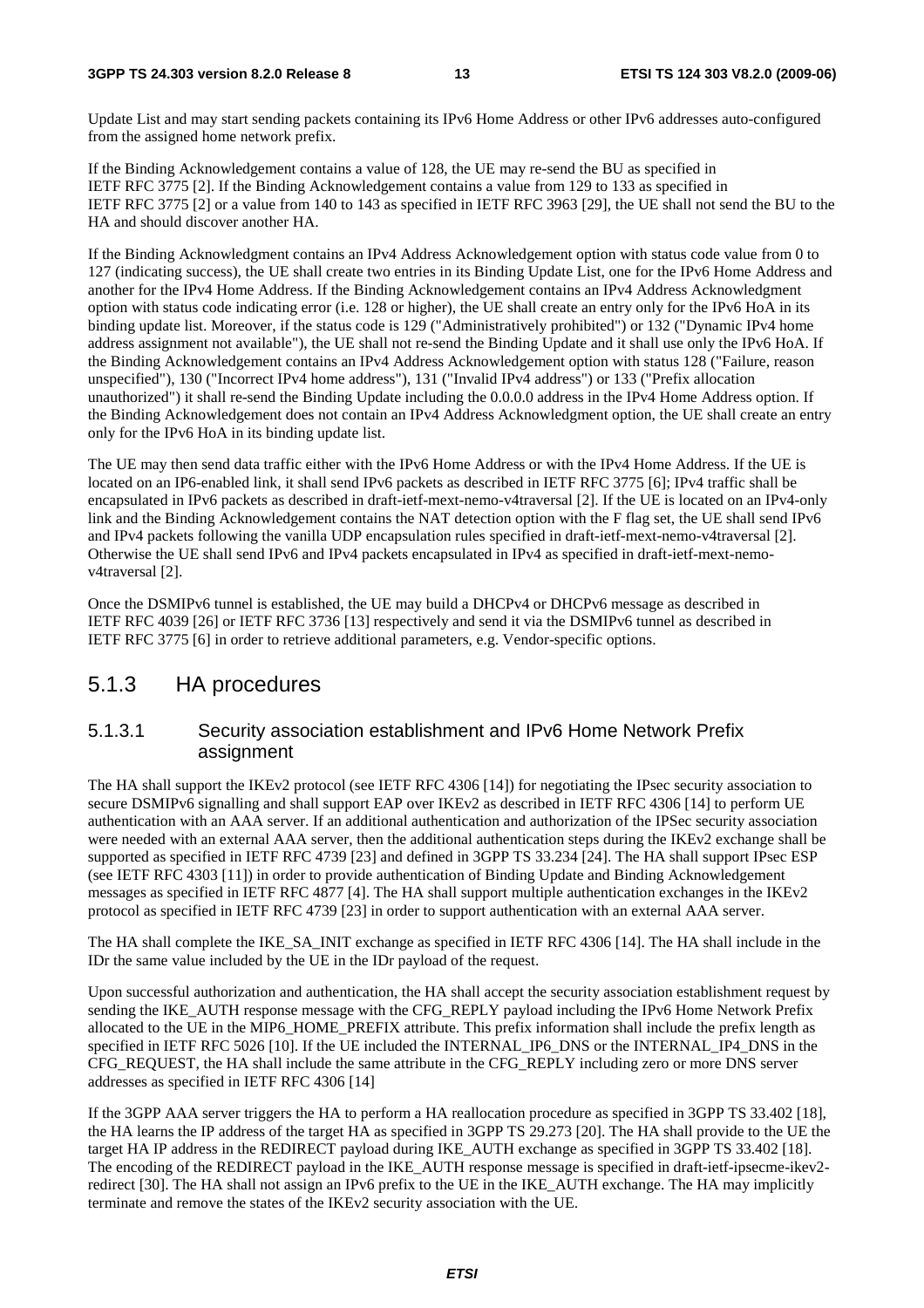#### 5.1.3.2 Initial binding registration and IPv4 Home Address assignment

When the HA receives a Binding Update message from the UE, it shall validate it as described in IETF RFC 3775 [6] and in draft-ietf-mext-nemo-v4traversal [2]. If the Alternate Care-of Address option is present, the HA shall verify the correctness of the Alternate Care-of Address option. If the Care-of Address specified in the Alternate Care-of Address option and in the Source Address field of the IPv6 header of the Binding Update packet are different, the HA shall reject the request by returning a Binding Acknowledgement with status code 128. If the HA accepts the Binding Update message, it shall create a new entry in its binding cache for UE, marking it as a home registration. The lifetime of this binding cache entry is set based on operator's policies. The HA shall not perform a Duplicate Address Detection on the IPv6 Home Address of the UE because of the uniqueness of the IPv6 prefix assigned by the HA to the UE. Then the HA shall send a Binding Acknowledgement with R bit set to "1" as specified in IETF RFC 3775 [6] and IETF RFC 3963 [29]. The HA may include the Binding Refresh Advice mobility option following rules defined in IETF RFC 3775 [6] to indicate the remaining time until the UE should send a new home binding update.

If the Binding Update contains an IPv4 Home Address option with the 0.0.0.0 IPv4 address, the HA shall assign an IPv4 Home Address to the UE, including an IPv4 Address Acknowledgement option in the Binding Acknowledgement message, as specified in draft-ietf-mext-nemo-v4traversal [2]. If no IPv4 addresses are available at the HA, the HA shall send a Binding Acknowledgement with status code 132 in the IPv4 address acknowledgement option.

If in the received Binding Update the IPv4 Care-of Address in the IPv4 Care-of Address option is not the same as the IPv4 address in the Source Address in the outer IPv4 header then a NAT was in the path. This information shall be included in the Binding Acknowledgement within a NAT Detection option with the F flag set and the Binding Acknowledgement shall be encapsulated based on the vanilla UDP encapsulation specified in draft-ietf-mext-nemov4traversal [2].

If a NAT was not detected, the HA shall send the Binding Acknowledgement without any UDP encapsulation; the message shall be encapsulated in an IPv4 header if the Care-of Address is IPv4 or in an IPv6 header if the Care-of Address is IPv6 as specified in draft-ietf-mext-nemo-v4traversal [2].

If the binding update is accepted for both IPv4 and IPv6 home addresses, the HA creates two bindings, one for each home address as specified in draft-ietf-mext-nemo-v4traversal [2]. The HA shall link the IPv4 home address binding to the IPv6 home address binding.

NOTE: How the linkage between the two bindings (e.g. separate or single binding cache entry) is performed is implementation specific.

When the binding cache entry is created for the UE, the HA shall tunnel all packets destined to the IPv6 Home Address, the home network prefix and all packets destined to the IPv4 Home Address (if present) to the UE's Care-of Address. If a NAT was detected, packets shall be encapsulated in UDP and IPv4 based on vanilla UDP encapsulation specified in draft-ietf-mext-nemo-v4traversal [2]. If the Care-of Address is an IPv6 address, IPv4 and IPv6 packets shall be encapsulated in an IPv6 header as specified in IETF RFC 3775 [6] and in draft-ietf-mext-nemo-v4traversal [2]; otherwise, if the Care-of Address is an IPv4 address, IPv4 and IPv6 packets shall be encapsulated in an IPv4 header as specified in IETF RFC 3775 [6] and in draft-ietf-mext-nemo-v4traversal [2].

#### 5.1.3.3 Binding Error message

When the HA receives a Binding Update and detects an inappropriate attempt to use the Home Address destination option without an existing binding, or when an unrecognized Mobility Header is received the HA shall send a Binding Error message with appropriate status (value 1 "Unknown binding for Home Address destination option" or value 2 "Unrecognized MH Type value") as specified in IETF draft-ietf-mext-rfc3775bis-02 [27]. The HA shall include the Home address that was contained in the Home Address destination option.

If NAT was not detected, the HA shall send the Binding Error without any UDP encapsulation; the message shall be encapsulated in an IPv4 header if the Care-of Address is IPv4 or in an IPv6 header if the Care-of Address is IPv6 in the same manner as the Binding Acknowledgement encapsulation specified in draft-ietf-mext-nemo-v4traversal [2].

If NAT was detected, the HA shall send the Binding Error encapsulated in UDP and IPv4 based on vanilla UDP encapsulation specified in draft-ietf-mext-nemo-v4traversal [2].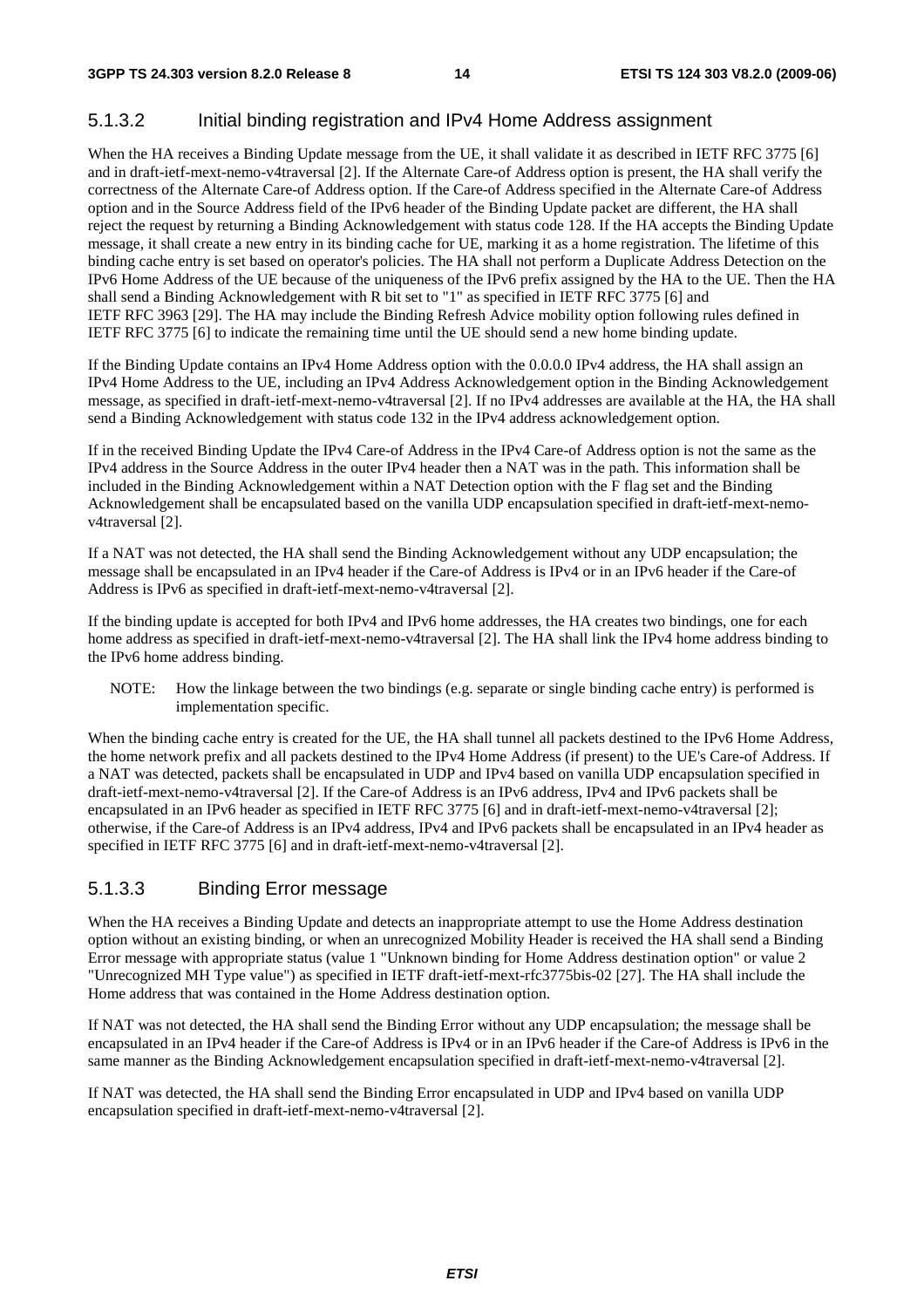### 5.2 Dual-Stack Mobile IPv6 handover

#### 5.2.1 General

The DSMIPv6 handover procedure is performed by the UE to update its Care-of Address at the HA after a movement between two different accesses which implies a change of the local IP address (e.g. a movement from a 3GPP to a non-3GPP access). When this procedure takes place, the UE has already a valid registration at the HA, which implies that the HA has an entry in its binding cache for that UE and a security association to secure DSMIPv6 signalling is in place between the UE and the HA.

The procedure involves performing the Home Link Detection, setup a security association with the HA if there is no security association existing, and the exchange of a Binding Update and a Binding Acknowledgement between the UE and the HA. For the handover procedure, at the previous access the UE shall already perform discovery of the HA address, and may set up a security association with it, as these steps are part of the initial attach procedure described in subclause 5.1.2.

There are different handover scenarios:

- handover from home link to a foreign link;
- handover from a foreign link to another foreign link; and
- handover from a foreign link to a home link.

#### 5.2.2 UE procedures

#### 5.2.2.1 General

Following a change of access, the UE configures an IP address on the target access system. The details of IP address configuration can be access specific. The handling of the received Binding Acknowledgement is the same as specified in subclause 5.1.2.4.

#### 5.2.2.2 Handover from home link to a foreign link

If the access network supports IPv6, as soon as the UE has received via a Router Advertisement at least an IPv6 prefix which is not present in its Prefix List, the UE shall perform the Home Link detection as specified in subclause 5.1.2.3.

If the UE detects that it is moving from home link to foreign link, and if there is no security association existing with the HA, the UE shall perform the Security association establishment and Home Address assignment procedure with the HA as specified in subclause 5.1.2.2.

Then the UE shall perform the initial binding registration and IPv4 Home Address assignment as specified in subclause 5.1.2.4. If the UE has been assigned also an IPv4 Home Address and wants to update also the binding for it, the UE shall include the IPv4 Home Address option including the assigned IPv4 Home Address in the same Binding Update message.

If the UE does not have an IPv4 Home Address but wants to configure one, the UE shall include the IPv4 Home Address option with the 0.0.0.0 address as specified in subclause 5.1.2.4.

If the access network supports only IPv4, as soon as the UE has configured an IPv4 Care-of Address, the UE shall send a Binding Update tunnelled in UDP as specified in draft-ietf-mext-nemo-v4traversal [2]. The UE shall set the F flag to "0". The UE shall set the R flag to "1".

Independent of an IPv6 or IPv4 access network the UE shall set the Key Management Capability (K) bit in the Binding Update message.

If the UE receives, as response to an outstanding binding registration, a binding acknowledgment having a status code equal to 135 ("Sequence number out of window") and a sequence number different from the one used in the outstanding binding registration, the UE shall accept the binding acknowledgment and process it as specified in IETF RFC 3775 [6].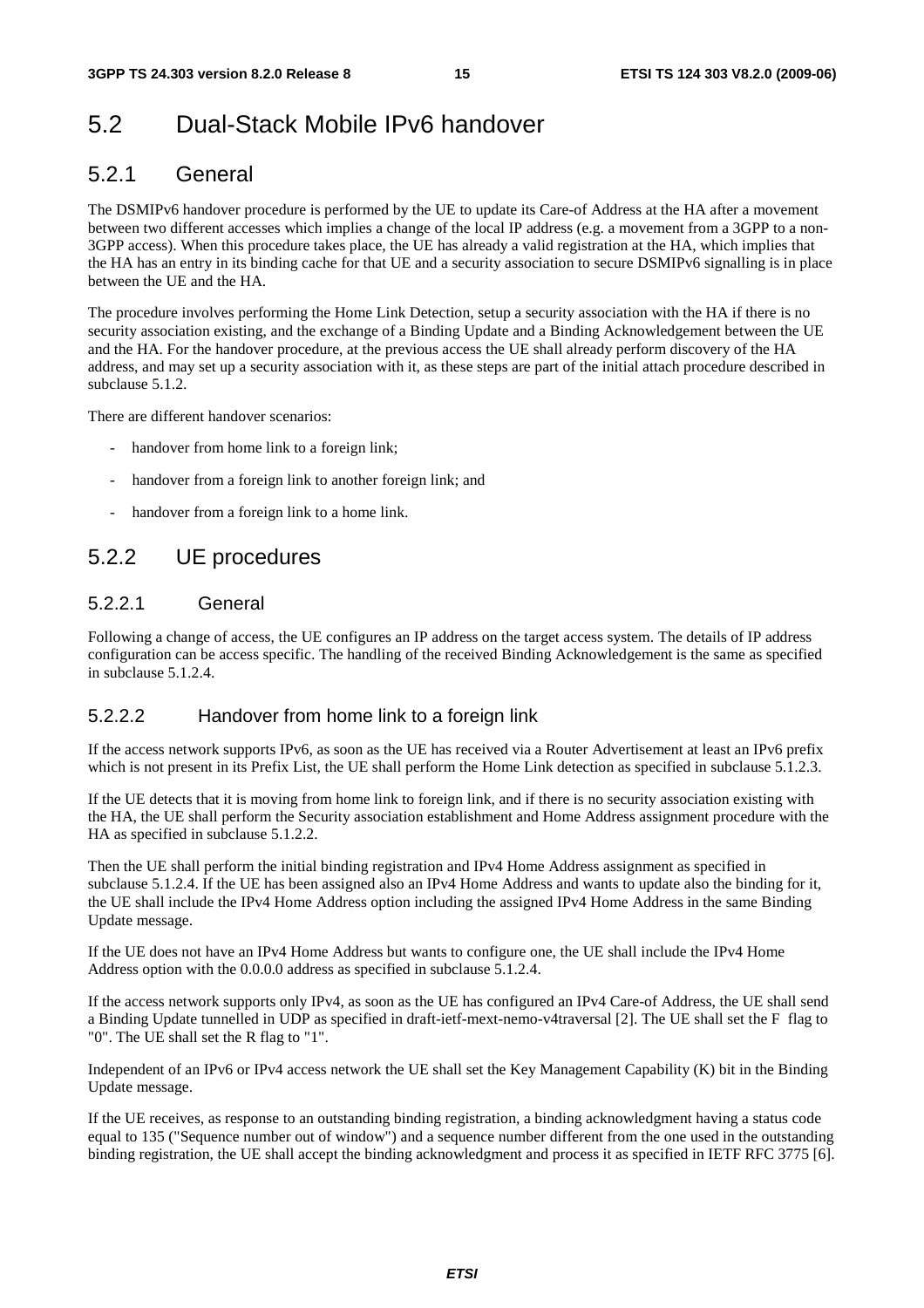#### 5.2.2.3 Handover from a foreign link to another foreign link

If the access network supports IPv6, as soon as the UE has received via a Router Advertisement at least an IPv6 prefix which is not present in its Prefix List, the UE shall perform the Home Link detection as specified in subclause 5.1.2.3.

If the UE detects it is not attached to the home link, the UE shall send a Binding Update to the HA including the newly configured IP address as the Care-of Address in the Source IP address of the packet and optionally in the Alternate Care-of Address Option [6]. The UE build the Binding Update message as specified in IETF RFC 3775 [6].

If the UE has been assigned also an IPv4 Home Address and wants to update also the binding for it, the UE shall include the IPv4 Home Address option including the assigned IPv4 Home Address in the same Binding Update message.

If the UE has been assigned also an IPv4 Home Address and wants to release it, the UE shall not include any IPv4 Home Address option in the same Binding Update.

If the UE does not have an IPv4 Home Address but wants to configure one, the UE shall include the IPv4 Home Address option with the 0.0.0.0 address as specified in subclause 5.1.2.4.

If the access network supports only IPv4, as soon as the UE has configured an IPv4 Care-of Address which is different from the previous Care-of Address, the UE shall send a Binding Update tunnelled in UDP as specified in draft-ietfmext-nemo-v4traversal [2]. The UE shall set the F flag to "0". The UE shall set the R flag to "1".

Independent of an IPv6 or IPv4 access network the UE shall set the Key Management Capability (K) bit in the Binding Update message.

#### 5.2.2.4 Handover from a foreign link to a home link

If the access network supports IPv6, as soon as the UE has received via a Router Advertisement message at least an IPv6 prefix which is not present in its Prefix List, the UE shall perform the Home Link detection as specified in subclause 5.1.2.3 to detect if the UE is attaching to the home link. If the UE detects it is attached to the home link and there is a valid DSMIPv6 Binding Update list entry at the UE, the UE shall send a Binding Update with the Lifetime field set to "0" in order to remove the binding at the HA, as specified in IETF RFC 3775 [6]. If an IPv4 home address was assigned to the UE, as an optimization the UE may not include the IPv4 home address option as the binding for the IPv4 home address will be removed by the HA. Independent of an IPv6 or IPv4 access network the UE shall set the Key Management Capability (K) bit in the de-registration Binding Update message. The UE may preserve the IKEv2 session in order to avoid re-establishing the session when the next handover occurs. If there is not a safe assumption that the UE will remain in the home link (e.g. switching off the non-3GPP radio interface in case of a dual radio terminal), the UE should preserve the IKEv2 session.

#### 5.2.3 HA procedures

#### 5.2.3.1 Handover from home link to a foreign link

In case of UE handover from home link to foreign link, the HA shall support the initial registrstion procedure as specified in subclause 5.1.3.

The error codes used in the Binding Acknowledgement are the same as specified in subclause 5.1.3.2.

#### 5.2.3.2 Handover from a foreign link to another foreign link

When the HA receives a Binding Update from the UE, the HA shall validate it as described in IETF RFC 3775 [6] and in draft-ietf-mext-nemo-v4traversal [2]. If the validation is successful, the HA shall update the binding cache entry related to the Home Address included in the Binding Update.

If the Binding Update is an IPv6 packet, with the Alternate Care-of Address option present, the HA shall verify the correctness of the Alternate Care-of Address option. If the Care-of Address specified in the Alternate Care-of Address option and in the Source Address field of the IPv6 header of the Binding Update packet are different, the HA shall reject the request by returning a Binding Acknowledgement with status code 128. If the option is valid, the HA shall update the binding cache entry with the Care-of Address in the Source Address of the IPv6 header.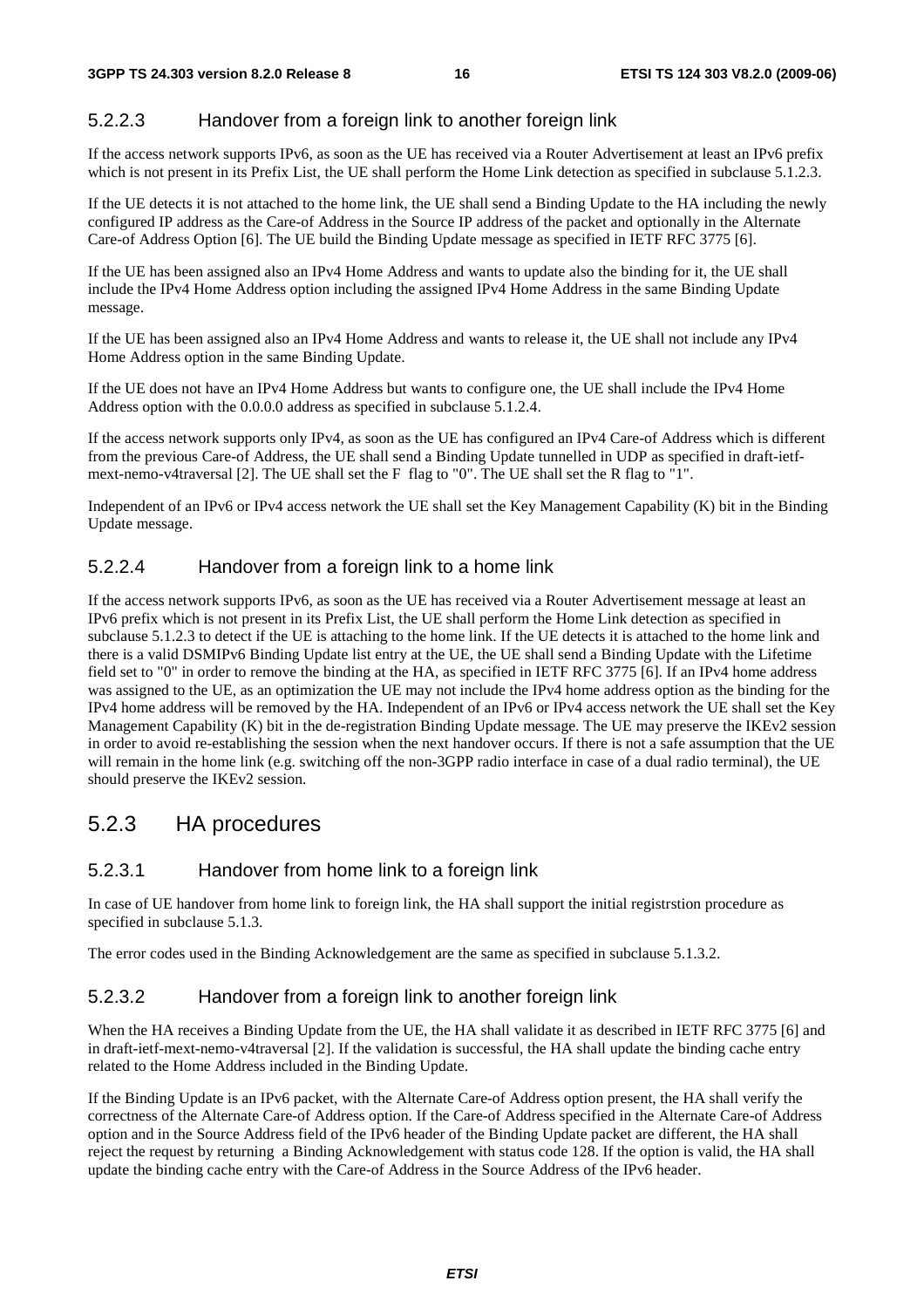If the Binding Update outer header is an IPv4 header and the IPv4 Care-of Address in the IPv4 Care-of Address option is the same as the IPv4 address in the Source Address in the outer IPv4 header, the HA shall update the binding cache entry with the Care-of Address in the IPv4 Care-of Address option and shall send a Binding Acknowledgment encapsulated in IPv4 as specified in draft-ietf-mip6-nemo-v4traversal [2].

If in the received Binding Update the IPv4 Care-of Address in the IPv4 Care-of Address option is not the same as the IPv4 address in the Source Address in the outer IPv4 header then a NAT was in the path. This information shall be included in the Binding Acknowledgement within a NAT Detection option with the F bit set. The Binding Acknowledgment shall be encapsulated in UDP and the binding cache updated as specified in draft-ietf-mext-nemov4traversal [2].

If the Binding Update contains an IPv4 Home Address option with an IPv4 Home Address previously assigned, the HA shall update also the binding cache entry related to the IPv4 Home Address to the UE. If the Binding Update contains no IPv4 Home Address option, the HA shall remove the binding cache entry related to the IPv4 Home Address of the UE if present.

If the Binding Update contains an IPv4 Home Address option with the 0.0.0.0 IPv4 address, the HA shall assign an IPv4 Home Address to the UE, including an IPv4 Address Acknowledgement option in the Binding Acknowledgement message.

The error codes used in the Binding Acknowledgement are the same as specified in subclause 5.1.3.2.

If the Key Management Mobility Capability (K) bit is set in the Binding Update and the HA supports the feature, the HA updates its IKEv2 security associations to include the UE"s Care-of Address as the peer address and the Binding Acknowledgement is returned with the K bit set.

The HA shall set the R bit to "1" in the Binding Acknowledgement.

#### 5.2.3.3 Handover from a foreign link to a home link

When a UE hands over from a foreign link to its home link, a network based mobility protocol (PMIPv6 or GTP) in the home link creates a binding cache entry for the UE. The DSMIPv6 binding cache entry that was created by the UE on the foreign link shall not be overwritten. The downlink UE packets shall be processed by the HA based on the DSMIPv6 binding cache entry before the DSMIPv6 binding cache entry is removed.

The DSMIPv6 binding cache entry shall be removed when a Binding Update with lifetime field set to "0" is received by the HA from the UE. The HA shall process the message as per I-D draft-ietf-mext-nemo-v4traversal [2] and IETF RFC 3775 [6], removing the associated binding cache entry and sending the Binding Acknowledge message with the Status field set to "0" (Binding Update accepted). If an IPv4 home address was assigned to the UE, the HA shall also remove the binding for the IPv4 home address tied to the IPv6 home address included in the Binding Update.

If the HA decides to remove the DSMIPv6 binding cache entry of the UE, prior to receiving a binding update with lifetime set to "0" from the UE , the HA shall send a Binding Revocation Indication message as specified in subclause 5.4.3.1.

NOTE: As described above, if the HA receives a Binding Update with Lifetime field set to "0", the HA removes the associated binding cache entry, but additionally the HA can store some data of the binding cache entry for a certain time in order to allow the HA to identify a delayed Binding Update registration message arriving at the HA after the Binding Update de-registration.

### 5.3 Dual Stack Mobile IPv6 Re-Registration

#### 5.3.1 General

The DSMIPv6 Re-Registration procedure can occur at any time when the UE is already registered at the HA. The procedure is initiated by the UE when it wishes to extend the lifetime of an existing registration, e.g. in case the lifetime is expiring. The procedure can also be initiated by the UE when it wishes to request an IPv4 home address or to release the IPv4 binding while maintaining the IPv6 binding. The procedure may also be initiated by the UE as a mechanism to refresh the NAT bindings in order to be reachable from the HA.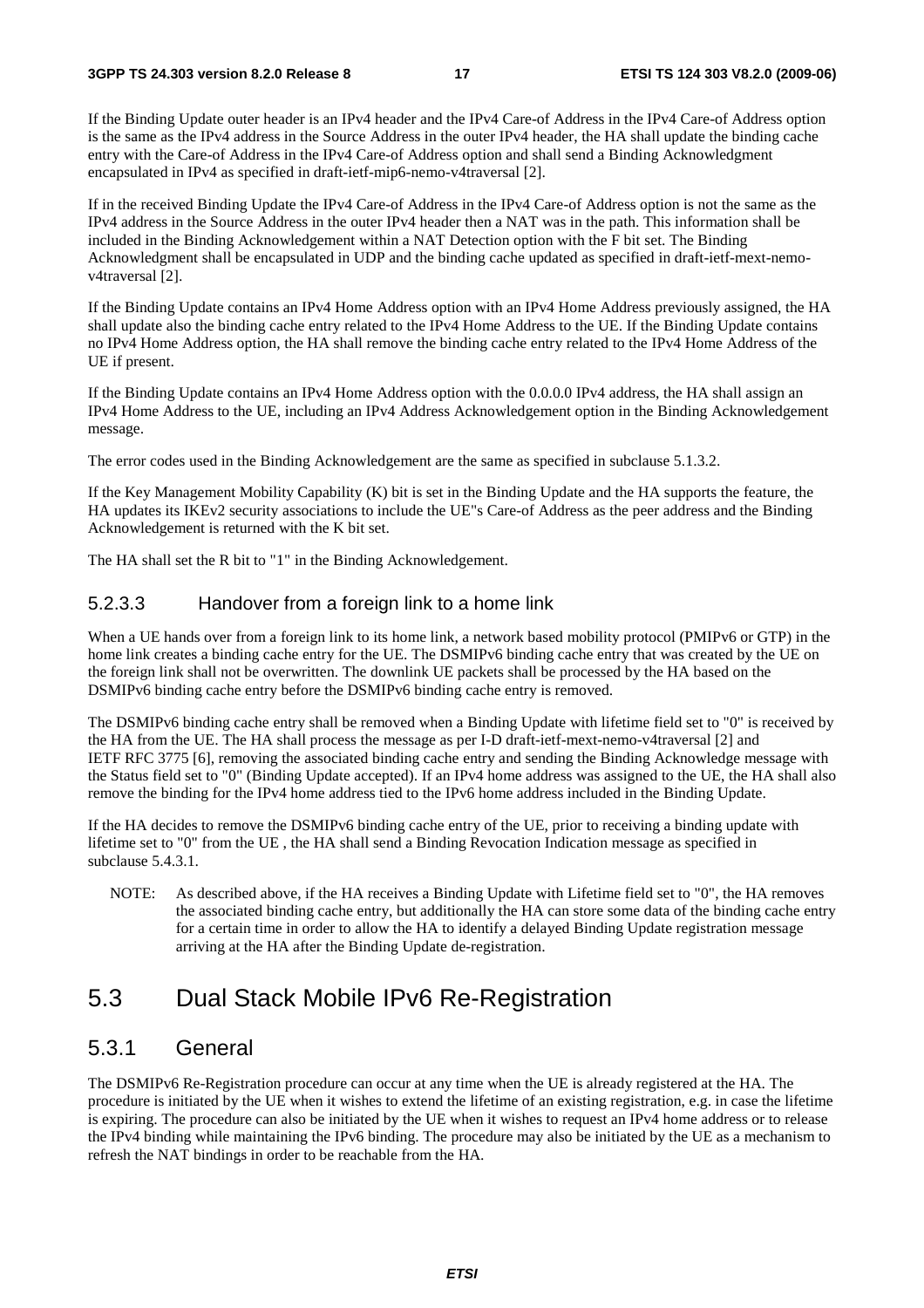#### **3GPP TS 24.303 version 8.2.0 Release 8 18 ETSI TS 124 303 V8.2.0 (2009-06)**

NOTE: The usage of BU messages for keepalive purposes can have impacts to the battery life of the UE. The UE can be configured to rate limiting or avoid NAT keepalive as specified in draft-ietf-mext-nemov4traversal [2].

#### 5.3.2 UE procedures

As specified in IETF RFC 3775 [6], if the UE wants to extend the validity of an existing binding at the HA, the UE shall send a new Binding Update to the HA before the expiration of the lifetime indicated in the received Binding Acknowledgement, even if it is not changing its primary Care-of Address. This Binding Update is usually referred as periodic Binding Update.

The UE shall follow the rules described in IETF RC 3775 [6], draft-ietf-mext-nemo-v4traversal [2] and in subclause 5.1.2.4 to send a periodic Binding Update and handle the associated Binding Acknowledgement. As the UE has not performed any handover, the UE shall confirm the already registered Care of Address and shall indicate the desired lifetime value. In a periodic Binding Update the UE may request an IPv4 Home Address.

If a NAT was detected and the UE is not exchanging data traffic, the UE may send a re-registration Binding Update in order to refresh the NAT binding. The Binding Update shall be sent with the interval contained in the Refresh Time field of the NAT detection option received when the NAT was detected. If the Refresh Time field was set to all 1s, the UE shall use the Binding Acknowledge lifetime as reference interval to send NAT keepalives Binding Updates.

The UE may also send a re-registration Binding Update with the purpose of requesting an IPv4 Home Address.

The UE may also send a re-registration Binding Update for the purpose of releasing the IPv4 Home Address previoulsy assigned. For this purpose, the UE shall follow the rules described in draft-ietf-mext-nemo-v4traversal [2] sending a reregistration Binding Update containing no IPv4 Home Address option.

#### 5.3.3 HA procedures

When the HA receives a periodic Binding Update message from the UE, it shall validate it as described in IETF RFC 3775 [6], draft-ietf-mext-nemo-v4traversal [2] and in subclause 5.1.3.2.

In processing a periodic Binding Update the HA shall follow the rules described in subclause 5.1.3.2. In addition if the Binding Update does not include the IPv4 home address option the HA shall remove any associated IPv4 binding cache entry and continue to maintain the IPv6 binding.

If the HA accepts the Binding Update message, it shall update the lifetime and sequence number of the existing entry in its binding cache for the Home Address. The Care-of Address is not updated as the periodic Binding Update is not used to update the Care-of Address.

### 5.4 Dual-Stack Mobile IPv6 detach

#### 5.4.1 General

The DSMIPv6 detach is performed by the UE to close the DSMIPv6 session and the respective IKEv2 session or by the network to inform the UE that it does not have access to a specific PDN through DSMIPv6 any longer. After the DSMIPv6 detach procedure, the UE still has IP connectivity provided by the access network.

There are two explicit detach procedures:

- UE-initiated detach procedure: in this case the UE performs a DSMIPv6 de-registration with the HA and closes the IKEv2 session.
- HA-initiated detach procedure: in this case the HA informs the UE that the DSMIPv6 binding is no more valid. The UE shall then perform the network-initiated detach procedure.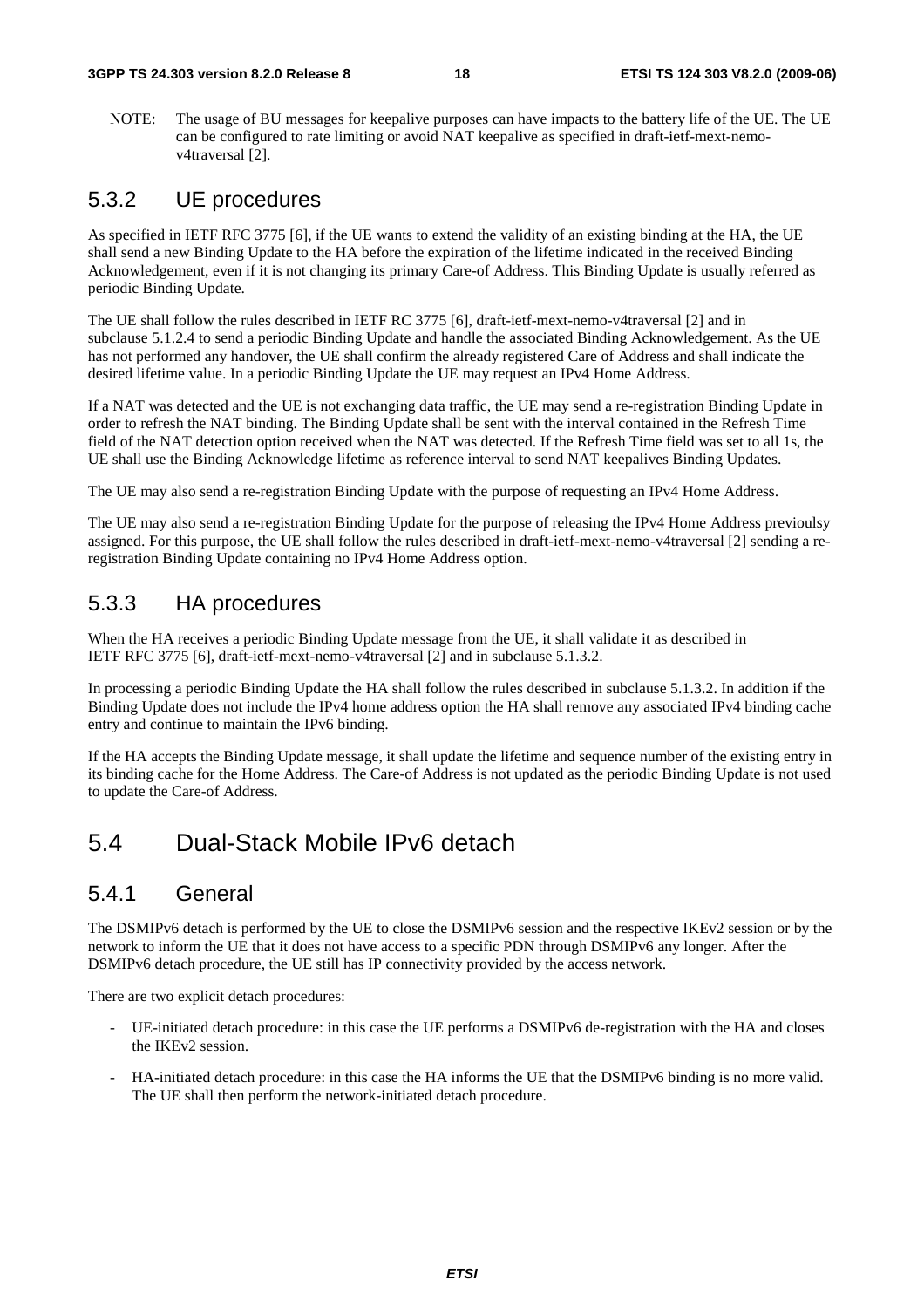### 5.4.2 UE procedures

#### 5.4.2.1 Network-initiated detach

Upon receiving a Binding Revocation Indication (BRI) message according to draft-ietf-mext-binding-revocation [19] from the HA, the UE first shall perform the required validity checks on the BRI according to draft-ietf-mext-bindingrevocation [19].

If the A (Acknowledge) flag is set in the BRI message, the UE shall send a Binding Revocation Acknowledgement (BRA) as specified in draft-ietf-mext-binding-revocation [19]. In this message the UE shall set the status field to "Success" to reflect that it has received the BRI message. The BRA message may be tunnelled in UDP or IPv4 as specified in subclause 5.1.2.4 for Binding Update messages.

The UE then shall remove the entry identified in the BRI as deregistered from its binding update list and shall use the procedures defined in IETF RFC 4306 [14] to remove the IPsec security associations associated with the DSMIPv6 registration as described in subclause 5.4.2.2.

#### 5.4.2.2 UE-initiated detach

To detach from a specific PDN to which it is connected through a DSMIPv6 session, the UE shall send a Binding Update with the Lifetime field set to 0 as specified in IETF RFC 3775 [6].

The UE shall use the procedures defined in the IKEv2 protocol in IETF RFC 4306 [14] to remove the IPsec security associations associated with the DSMIPv6 registration. The UE shall close the security associations associated with the DSMIPv6 registration and instruct the HA to do the same by sending the INFORMATIONAL request message including a DELETE payload. The Protocol ID in the DELETE payload shall be set to "1" (IKE) to indicate that all IPsec ESP security associations that were negotiated within the IKEv2 exchange shall be deleted.

### 5.4.3 HA procedures

#### 5.4.3.1 Network-initiated detach

As soon as it receives a trigger for network-initiated detach procedure (3GPP TS 29.273 [20]) the HA shall send a Binding Revocation Indication (BRI) message according to draft-ietf-mext-binding-revocation [19] to the UE. The message shall contain the Home Address, corresponding to the PDN connection which shall be removed. The HA shall set the A bit to 1 (Request a Binding Revocation Acknowledgement to be returned), the P (Proxy Binding) bit to 0 (Not Proxy MIPv6 binding), G bit (Global) to 0 (only the PDN Connection specified by the HoA is removed) and V bit (IPv4 HoA Binding Only) to 0 (Not to terminate the IPv4 Home Address binding only). The revocation trigger value shall be set to 1 (Unspecified). The HA shall include the UE home address in the Type 2 routing header as per draft-ietf-mextbinding-revocation [19] and shall not include any mobility option. The BRI message may be tunnelled in UDP or IPv4 as specified in subclause 5.1.3.2 for Binding Acknowledgement messages.

The HA shall follow procedures according to draft-ietf-mext-binding-revocation [19] to await the receipt of a Binding Revocation Acknowledgment (BRA) message from the UE. These procedures are based on the timer MINDelayBRIs defined in draft-ietf-mext-binding-revocation [19]. The HA shall not remove the entry from its binding cache before receiving the BRA.

If the HA receives a Binding Update with Lifetime set to 0 after initiating the network-initiated detach procedure, the HA should treat the BU as acknowledgement to the BRI for the purposes of completing the revocation procedures that are defined in draft-ietf-mext-binding-revocation [19]; in this case, the HA shall remove the respective entry in its binding cache, deleting the timer MINDelayBRIs and respond with a Binding Acknowledgement according to draftietf-mext-nemo-v4traversal [2] and IETF RFC 3775 [6].

#### 5.4.3.2 UE-initiated detach

When the HA receives a Binding Update with the Lifetime field set to 0, it shall delete any existing entry for the Home Address included in the Binding Update. Then the HA shall send a Binding Acknowledgement as specified in draft-ietfmext-nemo-v4traversal [2] and IETF RFC 3775 [6].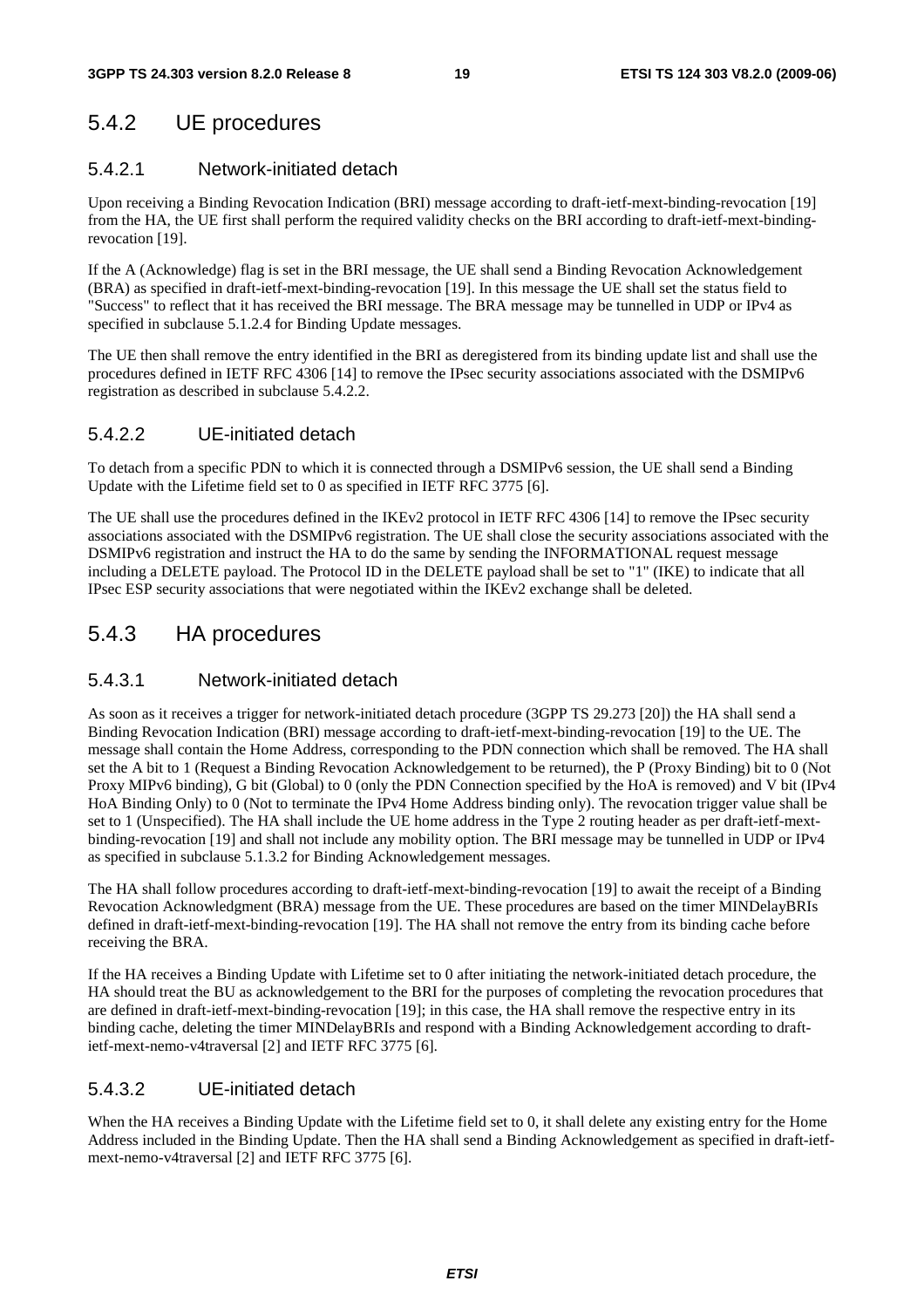On receipt of the INFORMATIONAL request message including a DELETE payload indicating that the UE is deleting the IPsec security associations associated with the DSMIPv6 registration, the HA shall close the IKE security association, and all IPsec ESP security associations that were negotiated within it towards the UE.

5.5 Void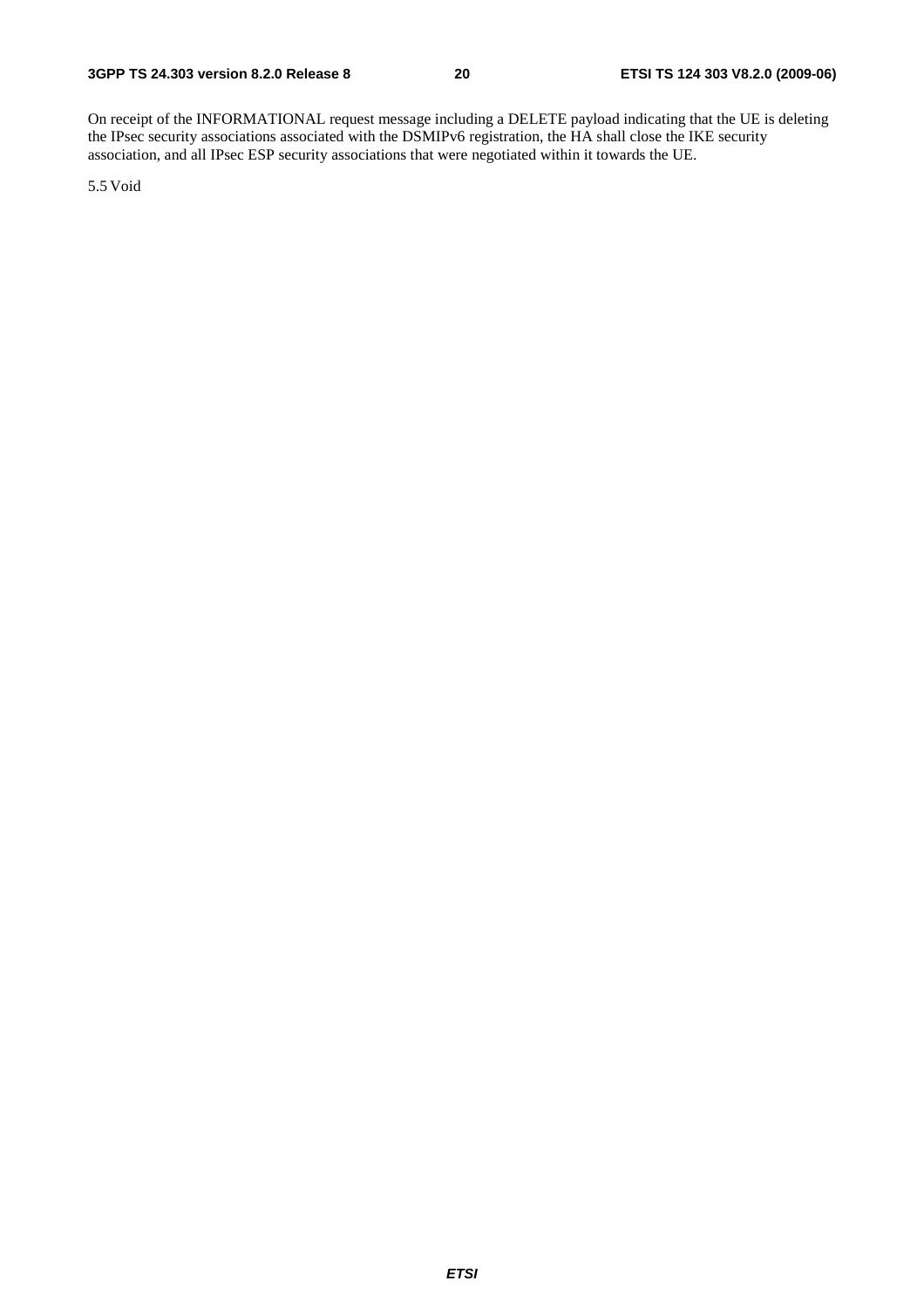### Annex A (normative): Message Details

### A.1 General

Only the message fields and the mobility options used in the DSMIPv6 procedures defined in this TS are present in this annex. Unspecified message fields and mobility options are not used by this specification.

The IP header, the home address destination option, and type 2 routing header option of the DSMIPv6 signalling messages are not included in this annex. They shall be set in the message as defined in the IETF RFC 3775 [6], draftietf-mext-nemo-v4traversal [2] and draft-ietf-mext-binding-revocation [19].

### A.2 Initial Binding Registration

### A.2.1 Binding Update

The fields of a BU message for the DSMIPv6 Initial Binding Registration procedure are depicted in Table A.2.1-1.

The Mobility Options in a BU message for the DSMIPv6 Initial Binding Registration procedure are depicted in Table A.2.1-2.

| <b>Fields</b>                               | <b>Fields Description</b>                                                                                                                                                                 | Reference                                |
|---------------------------------------------|-------------------------------------------------------------------------------------------------------------------------------------------------------------------------------------------|------------------------------------------|
| Sequence Number                             | Set to a monotonically increasing value.                                                                                                                                                  | <b>IETF RFC 3775 [6]</b>                 |
| Lifetime                                    | Set to the requested number of time in units of 4<br>seconds the binding shall remain valid.                                                                                              | <b>IETF RFC 3775 [6]</b>                 |
| Home Registration (H)                       | Set to "1" to indicate receiving node should act as this<br>node"s HA                                                                                                                     | IETF RFC 3775 [6]                        |
| Link-local Address<br>Compatibility (L)     | The Link-Local Address Compatibility (L) bit is set<br>when the home address reported by the mobile node<br>has the same interface identifier as the mobile node's<br>link-local address. | <b>IETF RFC 3775 [6]</b>                 |
| Key Management Mobility<br>Capability (K)   | Set to "1" to indicate IKEv2 SA ability to survive<br>mobility                                                                                                                            | <b>IETF RFC 3775 [6]</b>                 |
| Acknowledge (A)                             | Set to "1" to request an acknowledgement message.                                                                                                                                         | <b>IETF RFC 3775 [6]</b>                 |
| Force UDP encapsulation<br>request (F) Flag | Set to "0" to indicate no forced UDP encapsulation                                                                                                                                        | draft-ietf-mext-nemo-<br>v4traversal [2] |
| Mobile Router Flag (R)                      | Set to "1" to indicate home network prefix preservation IETF RFC 3963 [29]<br>for the UE.                                                                                                 |                                          |

#### **Table A.2.1-1: Fields of a BU message for the DSMIPv6 Initial Binding Registration procedure**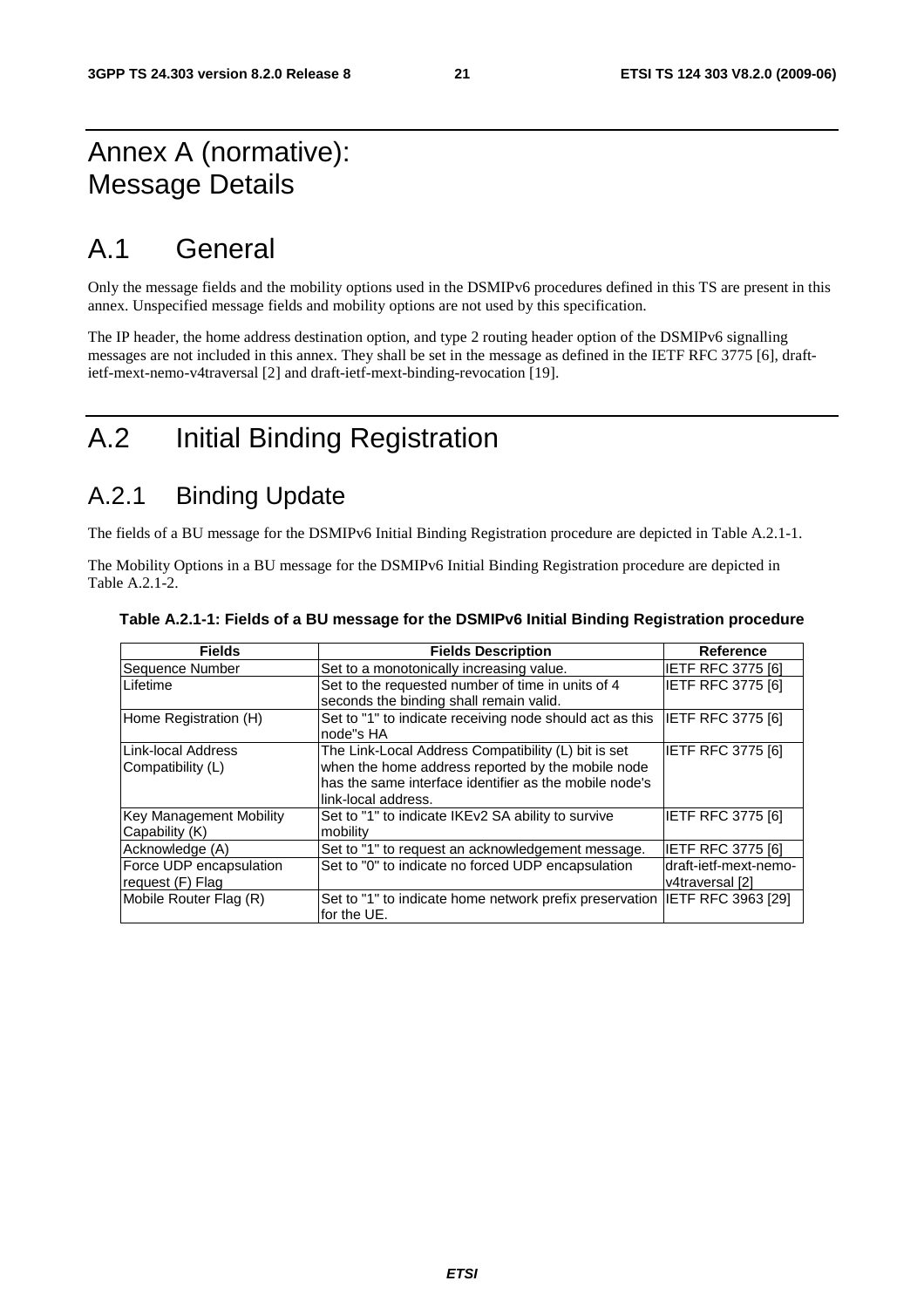| <b>Mobility Option</b>             | Cat. | <b>Mobility Option Description</b>                                                                                                                                 | <b>Reference</b>                         |
|------------------------------------|------|--------------------------------------------------------------------------------------------------------------------------------------------------------------------|------------------------------------------|
| <b>IPv4 Home Address</b><br>option | O    | Set to the value "0.0.0.0" to request allocation for the<br>UE. The "P" flag is set to '0'.<br>The Prefix Length is set to the requested prefix length<br>of '32'. | draft-ietf-mext-nemo-<br>v4traversal [2] |
| IPv 4 Care-of Address              | C    | Set to the IPv4 Care-of address when in an IPv4<br>Access Network.                                                                                                 | draft-ietf-mext-nemo-<br>v4traversal [2] |
| Alternate Care-of<br>Address       | С    | Used (in addition to the Source address of the IPv6<br>packet) to carry the IPv6 care-of address when in an<br>IPv6 access network.                                | <b>IETF RFC 3775 [6]</b>                 |

**Table A.2.1-2: Mobility Options in a BU message for the DSMIPv6 Initial Binding Registration procedure** 

### A.2.2 Binding Acknowledgement

The fields of a BA message for the DSMIPv6 Initial Binding Registration procedure are depicted in Table A.2.2-1.

The Mobility Options in a BA message for the DSMIPv6 Initial Binding Registration procedure are depicted in Table A.2.2-2.

**Table A.2.2-1: Fields of a BA message for the DSMIPv6 Initial Binding Registration procedure** 

| <b>Fields</b>                                    | <b>Fields Description</b>                                                                                                    | <b>Reference</b>                         |
|--------------------------------------------------|------------------------------------------------------------------------------------------------------------------------------|------------------------------------------|
| Status                                           | Set to indicate the result.                                                                                                  | IETF RFC 3775 [6]                        |
| <b>Key Management Mobility</b><br>Capability (K) | Set as per HA ability to support the feature of updating IETF RFC 3775 [6],<br>the IKE SA based on Binding Update processing | draft-ietf-mext-nemo-<br>v4traversal [2] |
| Mobile Router Flag (R)                           | Set to "1"                                                                                                                   | <b>IETF RFC 3963 [29]</b>                |
| Sequence Number                                  | Set to the value received in the corresponding Binding IETF RFC 3775 [6]<br>Update.                                          |                                          |
| Lifetime                                         | Set to the granted number of time units of 4 seconds<br>the binding shall remain valid.                                      | <b>IETF RFC 3775 [6]</b>                 |

#### **Table A.2.2-2: Mobility Options in a BA message for the DSMIPv6 Initial Binding Registration procedure**

| <b>Mobility Option</b>                               | Cat.     | <b>Mobility Option Description</b>                                                                                                                                                                                                 | Reference                                 |
|------------------------------------------------------|----------|------------------------------------------------------------------------------------------------------------------------------------------------------------------------------------------------------------------------------------|-------------------------------------------|
| <b>IPv4 Home Address</b><br>Acknowledgment<br>option | C        | If IPv4 Home Address option is present in the<br>corresponding BU, IPv4 Home Address is set to the<br>IPv4 Home Address allocated for the UE. The<br>supporting Status field is set accordingly. Pref-len field<br>is set to "32". | ldraft-ietf-mext-nemo-<br>v4traversal [2] |
| NAT Detection Option                                 | C.       | When present the option contains the F Flag which<br>indicates to the UE that UDP encapsulation is required.<br>Option contains an optionally Refresh Time for the UE<br>to refresh the NAT binding.                               | ldraft-ietf-mext-nemo-<br>v4traversal [2] |
| <b>Binding Refresh</b><br>Advice                     | $\Omega$ | Contains a Refresh Interval in units of 4 seconds<br>indicating the remaining time until the UE should send<br>a new home registration to the HA.                                                                                  | IETF RFC 3775 [6]                         |

### A.2.3 Binding Error

The fields of a BE message for the DSMIPv6 Initial Binding Registration procedure are depicted in Table A.2.3-1.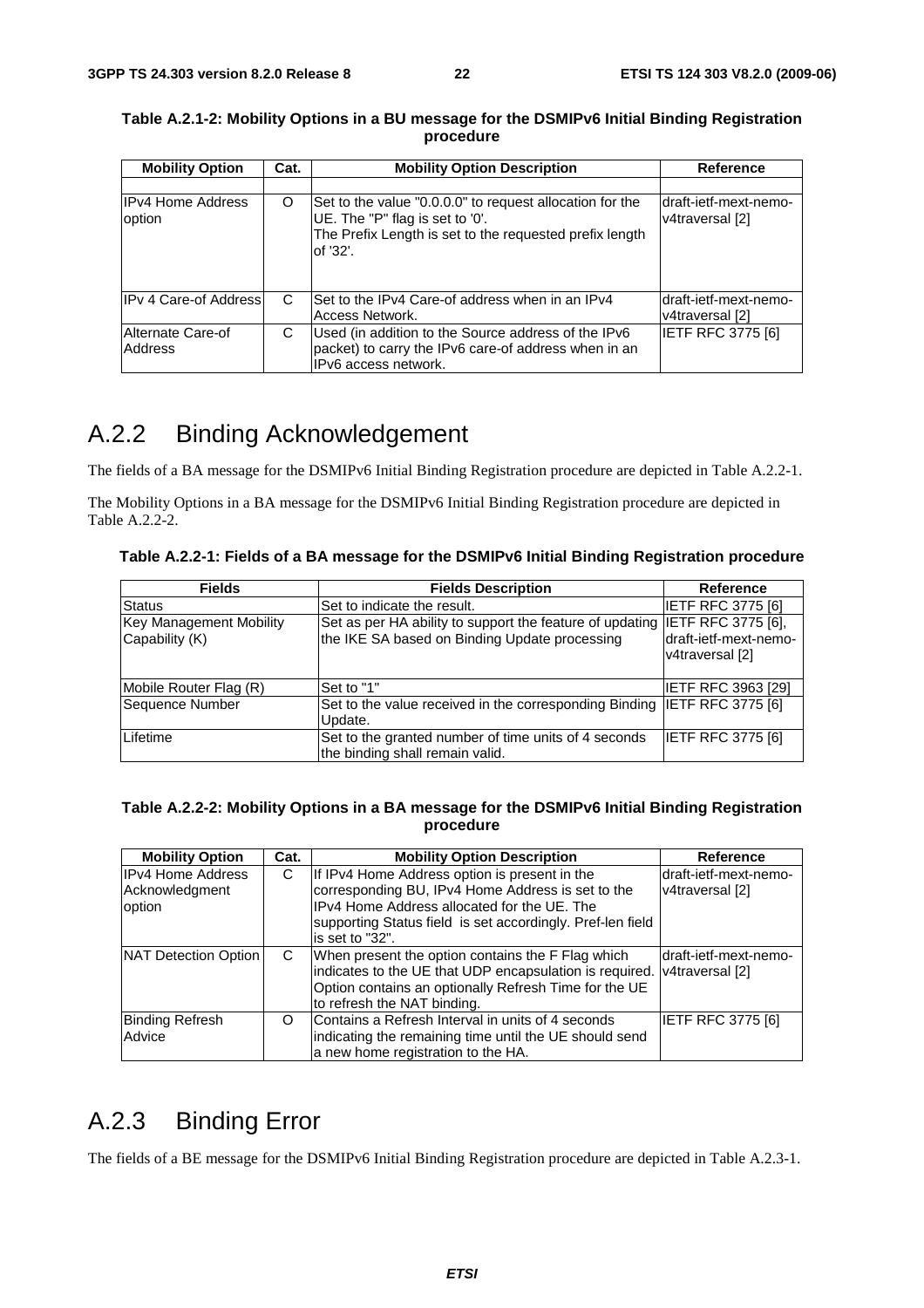| Fields       | <b>Fields Description</b>                       | Reference                |
|--------------|-------------------------------------------------|--------------------------|
| Status       | Set to indicate the result.                     | <b>IETF RFC 3775 [6]</b> |
| Home Address | The home address that was contained in the Home | <b>IETF RFC 3775 [6]</b> |

Address destination option

**Table A.2.3-1: Fields of a BE message for the DSMIPv6 Initial Binding Registration procedure** 

### A.3 Re-Registration

### A.3.1 Binding Update

The fields of a BU message for the DSMIPv6 Re-Registration procedure are depicted in Table A.3.1-1.

The Mobility Options in a BU message for the DSMIPv6 Re-Registration procedure are depicted in Table A.3.1-2.

| <b>Fields</b>                               | <b>Fields Description</b>                                                                                                                                                                  | Reference                                |
|---------------------------------------------|--------------------------------------------------------------------------------------------------------------------------------------------------------------------------------------------|------------------------------------------|
| Sequence Number                             | Set to a monotonically increasing value.                                                                                                                                                   | <b>IETF RFC 3775 [6]</b>                 |
| Lifetime                                    | Set to the requested number of time units the binding<br>shall remain valid.                                                                                                               | <b>IETF RFC 3775 [6]</b>                 |
| Home Registration (H)                       | Set to "1" to indicate receiving node should act as this IETF RFC 3775 [6]<br>node"s HA                                                                                                    |                                          |
| Link-local Address<br>Compatibility (L)     | The Link-Local Address Compatibility (L) bit is set<br>when the home address reported by the mobile node<br>has the same interface identifier as the mobile node's<br>llink-local address. | IETF RFC 3775 [6]                        |
| Key Management Mobility<br>Capability (K)   | Set to "1" to indicate IKEv2 SA ability to survive<br>mobility                                                                                                                             | <b>IETF RFC 3775 [6]</b>                 |
| Acknowledge (A)                             | Set to "1" to request an acknowledgement message.                                                                                                                                          | <b>IETF RFC 3775 [6]</b>                 |
| Force UDP encapsulation<br>request (F) Flag | Set to "0" to indicate no forced UDP encapsulation                                                                                                                                         | draft-ietf-mext-nemo-<br>v4traversal [2] |
| Mobile Router Flag (R)                      | Set to "1" to indicate home network prefix preservation IETF RFC 3963 [29]<br>for the UE.                                                                                                  |                                          |

#### **Table A.3.1-2: Mobility Options in a BU message for the DSMIPv6 Re-Registration procedure**

| <b>Mobility Option</b>             | Cat. | <b>Mobility Option Description</b>                                                                                                                                                                                                                                                                                                                                                                                                                                                                                                                                                             | Reference                                |
|------------------------------------|------|------------------------------------------------------------------------------------------------------------------------------------------------------------------------------------------------------------------------------------------------------------------------------------------------------------------------------------------------------------------------------------------------------------------------------------------------------------------------------------------------------------------------------------------------------------------------------------------------|------------------------------------------|
| <b>IPv4 Home Address</b><br>option | C    | If the UE has previously registered IPv4 home address draft-ietf-mext-nemo-<br>and wants to keep it, it is included in the option. The "P" v4traversal [2]<br>flag is not set. The Prefix Length is set to the requested<br>prefix length of 32.<br>If the UE has previously registered IPv4 home address<br>and wants to release it, it is not included in the BU.<br>If the UE has no IPv4 Home address it may set the<br>value "0.0.0.0" to request allocation for the UE. In this<br>case the "P" flag is set to "0".<br>The Prefix Length is set to the requested prefix length<br>of 32. |                                          |
| <b>IPv 4 Care-of Addressl</b>      | C    | Set to the IPv4 Care-of address (same value as was<br>set in the Initial BU) when in an IPv4 Access Network                                                                                                                                                                                                                                                                                                                                                                                                                                                                                    | draft-ietf-mext-nemo-<br>v4traversal [2] |
| Alternate Care-of<br>Address       | C    | Used (in addition to the Source address of the IPv6<br>packet) to carry the IPv6 care-of address when in an<br>IPv6 access network.                                                                                                                                                                                                                                                                                                                                                                                                                                                            | <b>IETF RFC 3775 [6]</b>                 |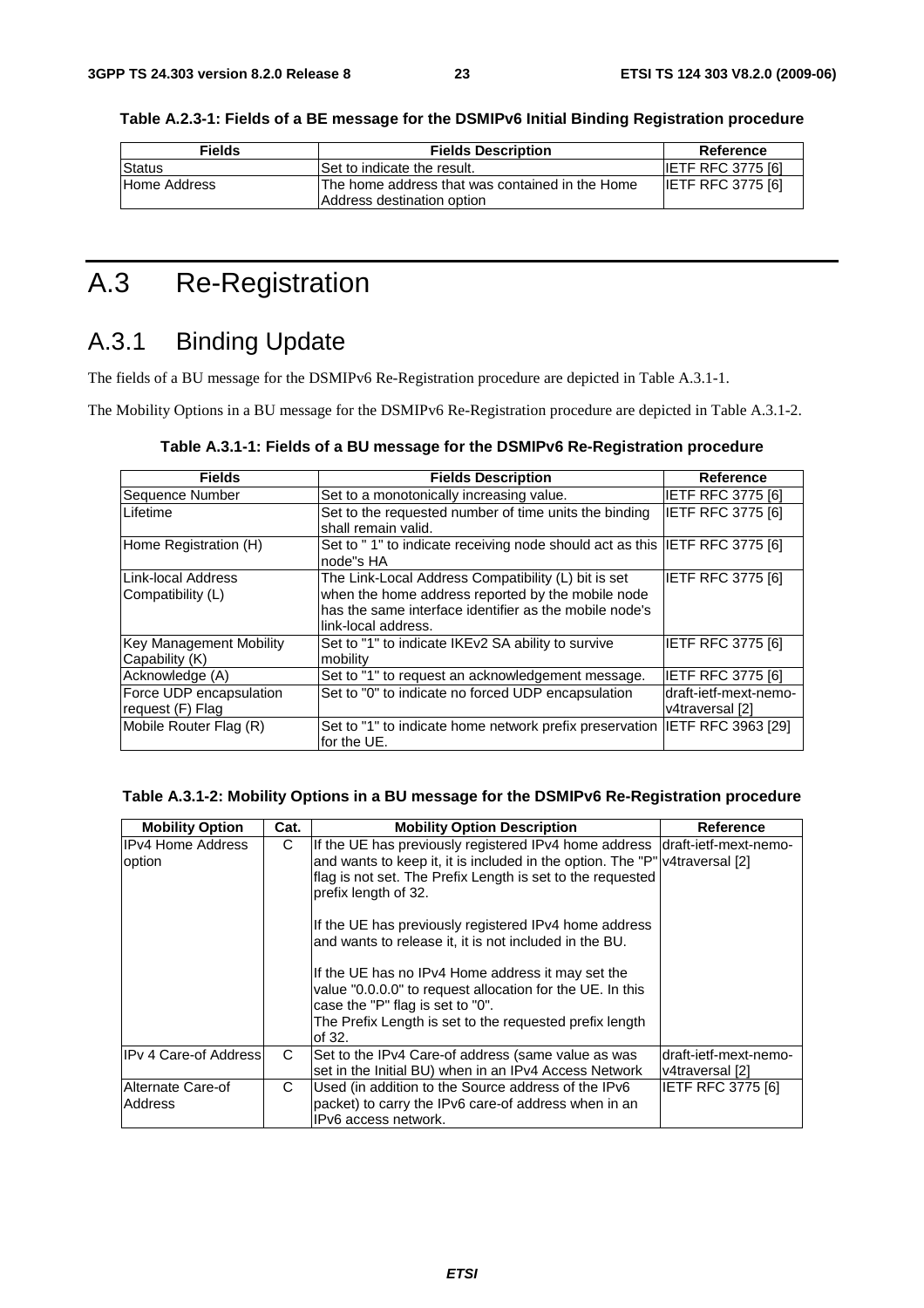### A.3.2 Binding Acknowledgement

The fields of a BA message for the DSMIPv6 Re-Registration procedure are depicted in Table A.3.2-1.

The Mobility Options in a BA message for the DSMIPv6 Re-Registration procedure are depicted in Table A.3.2-2.

**Table A.3.2-1: Fields of a BA message for the DSMIPv6 Re-Registration procedure** 

| <b>Fields</b>                                    | <b>Fields Description</b>                                                                                                                                          | Reference                                                      |
|--------------------------------------------------|--------------------------------------------------------------------------------------------------------------------------------------------------------------------|----------------------------------------------------------------|
| <b>Status</b>                                    | Set to indicate the result.                                                                                                                                        | <b>IETF RFC 3775 [6]</b>                                       |
| <b>Key Management Mobility</b><br>Capability (K) | Set as per HA ability to support the feature of updating<br>the IKE SA based on Binding Update processing                                                          | IETF RFC 3775 [6],<br>draft-ietf-mext-nemo-<br>v4traversal [2] |
| Mobile Router Flag (R)                           | Set to "1"                                                                                                                                                         | IETF RFC 3963 [29]                                             |
| Sequence Number                                  | Set to the value received in the corresponding Binding<br>Update or the last accepted sequence number in the<br>case of Status 135 ("Sequence Number out of window | IETF RFC 3775 [6]                                              |
| Lifetime                                         | Set to the granted number of time units of 4 seconds<br>the binding shall remain valid.                                                                            | <b>IETF RFC 3775 [6]</b>                                       |

|  |  |  |  | Table A.3.2-2: Mobility Options in a BA message for the DSMIPv6 Re-Registration procedure |
|--|--|--|--|-------------------------------------------------------------------------------------------|
|--|--|--|--|-------------------------------------------------------------------------------------------|

| <b>Mobility Option</b>                               | Cat.     | <b>Mobility Option Description</b>                                                                                                                                                                                                                                                                                                                                   | <b>Reference</b>                         |
|------------------------------------------------------|----------|----------------------------------------------------------------------------------------------------------------------------------------------------------------------------------------------------------------------------------------------------------------------------------------------------------------------------------------------------------------------|------------------------------------------|
| <b>IPv4 Home Address</b><br>Acknowledgment<br>option | С        | If IPv4 Home Address option is present in the<br>corresponding BU, IPv4 Home Address is set to the<br>IPv4 Home Address previously allocated for the UE or<br>to a dynamically allocated value if the UE had no<br>previous IPv4 home address and requested one at with<br>the BU. The supporting Status field is set accordingly.<br>Pref-len field is set to "32". | draft-ietf-mext-nemo-<br>v4traversal [2] |
| NAT Detection Option                                 | C        | When present the option contains the F Flag which<br>indicates to the UE that UDP encapsulation is required.<br>Option contains an optionally Refresh Time for the UE<br>to refresh the NAT binding.                                                                                                                                                                 | draft-ietf-mext-nemo-<br>v4traversal [2] |
| <b>Binding Refresh</b><br>Advice                     | $\Omega$ | Contains a Refresh Interval in units of 4 seconds<br>indicating the remaining time until the UE should send<br>a new home registration to the HA.                                                                                                                                                                                                                    | IETF RFC 3775 [6]                        |

### A.4 Handover

### A.4.1 Binding Update

The fields of a BU message for the DSMIPv6 Handover procedure are depicted in Table A.4.1-1.

The Mobility Options in a BU message for the DSMIPv6 Handover procedure are depicted in Table A.4.1-2.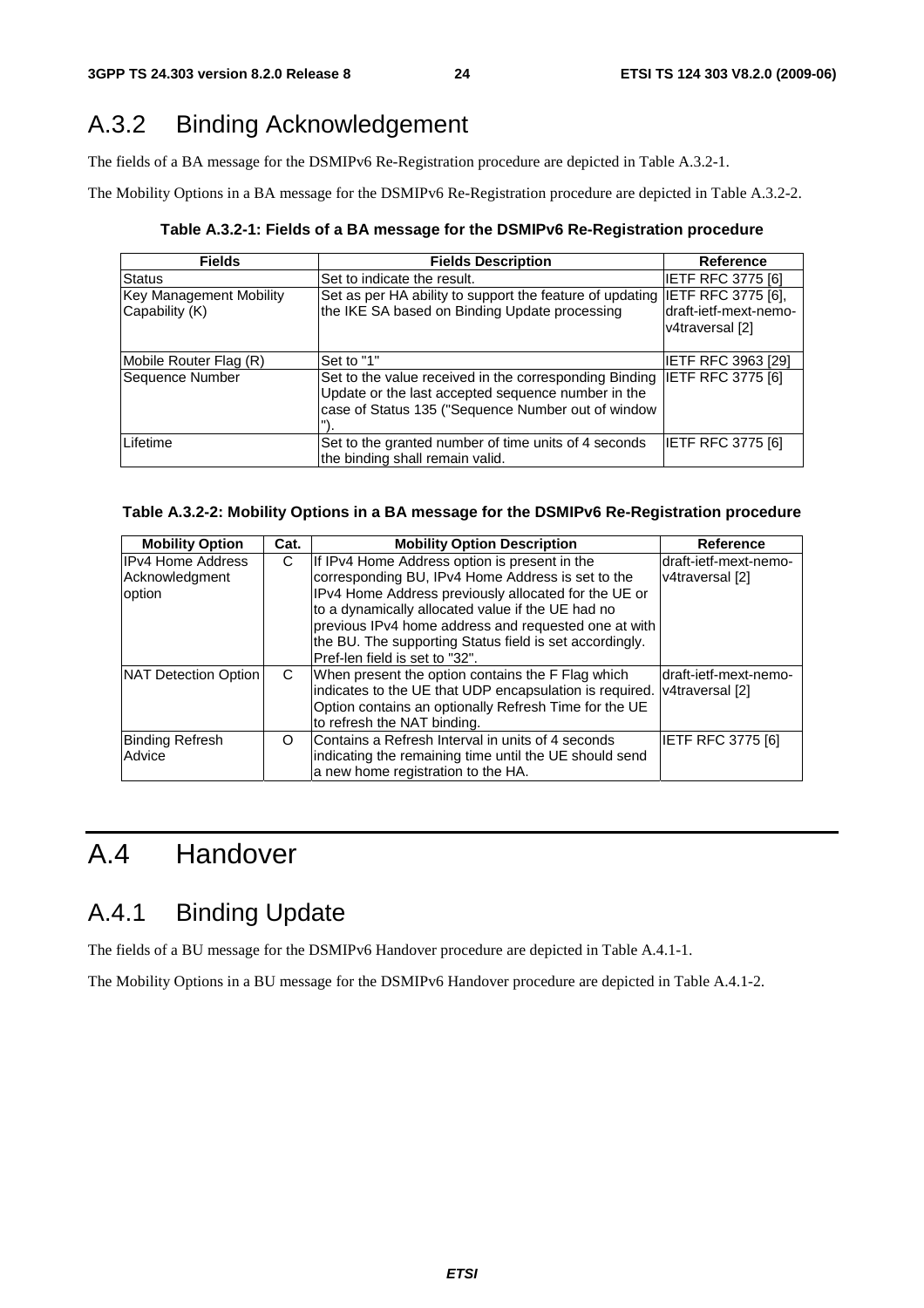| <b>Fields</b>                                    | <b>Fields Description</b>                                                                                                                                                                 | Reference                                |
|--------------------------------------------------|-------------------------------------------------------------------------------------------------------------------------------------------------------------------------------------------|------------------------------------------|
| Sequence Number                                  | Set to a monotonically increasing value.                                                                                                                                                  | IETF RFC 3775 [6]                        |
| Lifetime                                         | Set to the requested number of time units the binding<br>shall remain valid.                                                                                                              | <b>IETF RFC 3775 [6]</b>                 |
| Home Registration (H)                            | Set to "1" to indicate receiving node should act as this IETF RFC 3775 [6]<br>node"s HA                                                                                                   |                                          |
| Link-local Address<br>Compatibility (L)          | The Link-Local Address Compatibility (L) bit is set<br>when the home address reported by the mobile node<br>has the same interface identifier as the mobile node's<br>link-local address. | IETF RFC 3775 [6]                        |
| <b>Key Management Mobility</b><br>Capability (K) | Set to "1" to indicate IKEv2 SA ability to survive<br>mobility.                                                                                                                           | IETF RFC 3775 [6]                        |
| Acknowledge (A)                                  | Set to "1" to request an acknowledgement message.                                                                                                                                         | IETF RFC 3775 [6]                        |
| Force UDP encapsulation<br>request (F) Flag      | Set to "0" to indicate no forced UDP encapsulation                                                                                                                                        | draft-ietf-mext-nemo-<br>v4traversal [2] |
| Mobile Router Flag (R)                           | Set to "1" to indicate home network prefix preservation IIETF RFC 3963 [29]<br>for the UE.                                                                                                |                                          |

**Table A.4.1-1: Fields of a BU message for the DSMIPv6 Handover procedure** 

#### **Table A.4.1-2: Mobility Options in a BU message for the DSMIPv6 Handover procedure**

| <b>Mobility Option</b>              | Cat. | <b>Mobility Option Description</b>                                                                                                                                                                            | <b>Reference</b>                         |
|-------------------------------------|------|---------------------------------------------------------------------------------------------------------------------------------------------------------------------------------------------------------------|------------------------------------------|
| IIPv4 Home Address<br>option        | C    | For dynamic allocation, set to the value "0.0.0.0" to<br>request allocation for the UE. In this case the "P" flag<br>is set to "0".<br>The Prefix Length is set to the requested prefix length<br>of "32".    | draft-ietf-mext-nemo-<br>v4traversal [2] |
|                                     |      | If the UE already has an IPv4 Home Address and<br>wants to keep on using it, the IPv4 home address is set<br>to the previously allocated value. The "P" flag is not set.<br>The Prefix Length is set to "32". |                                          |
|                                     |      | If the UE already has an IPv4 Home Address and<br>wants to release it, the option is not inserted in the BU,                                                                                                  |                                          |
| IPv 4 Care-of Address               | C    | Set to the IPv4 Care-of address when in an IPv4<br>Access Network.                                                                                                                                            | draft-ietf-mext-nemo-<br>v4traversal [2] |
| Alternate Care-of<br><b>Address</b> | C    | Used (in addition to the Source address of the IPv6<br>packet) to carry the IPv6 care-of address when in an<br>IPv6 access network.                                                                           | IETF RFC 3775 [6]                        |

### A.4.2 Binding Acknowledgement

The fields of a BA message for the DSMIPv6 Handover procedure are depicted in Table A.4.2-1.

The Mobility Options in a BA message for the DSMIPv6 Handover procedure are depicted in Table A.4.2-2.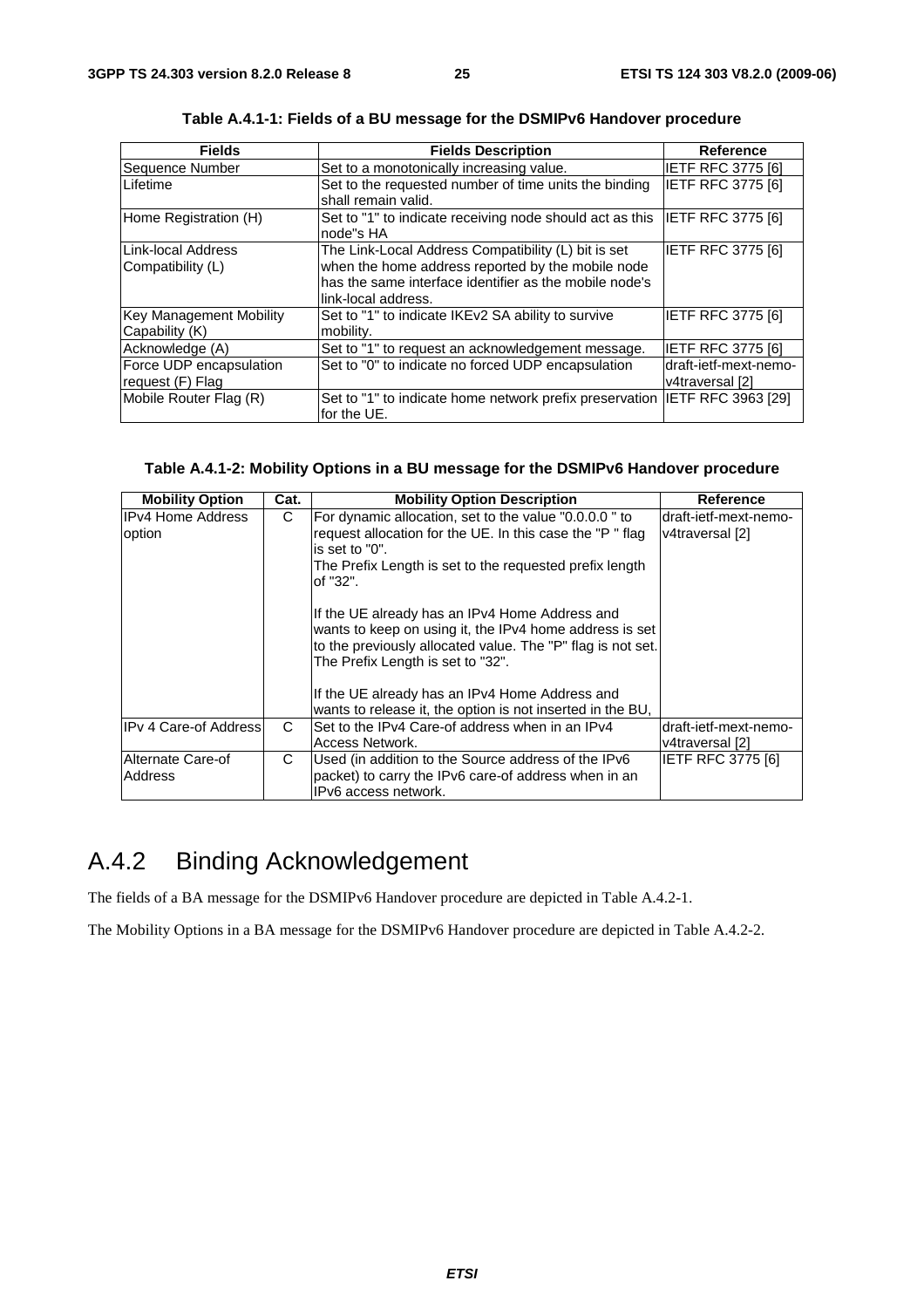| <b>Fields</b>                             | <b>Fields Description</b>                                                                                                                                                 | <b>Reference</b>                                                      |
|-------------------------------------------|---------------------------------------------------------------------------------------------------------------------------------------------------------------------------|-----------------------------------------------------------------------|
| Status                                    | Set to indicate the result.                                                                                                                                               | IETF RFC 3775 [6]                                                     |
| Key Management Mobility<br>Capability (K) | Set as per HA ability to support the feature of updating<br>the IKE SA based on Binding Update processing                                                                 | <b>IETF RFC 3775 [6],</b><br>draft-ietf-mext-nemo-<br>v4traversal [2] |
| Mobile Router Flag (R)                    | Set to "1"                                                                                                                                                                | <b>IETF RFC 3963 [29]</b>                                             |
| Sequence Number                           | Set to the value received in the corresponding Binding<br>Update or the last accepted sequence number in the<br>case of Status 135 (" Sequence Number out of<br>window"). | <b>IETF RFC 3775 [6]</b>                                              |
| Lifetime                                  | Set to the granted number of time units of 4 seconds<br>the binding shall remain valid.                                                                                   | IETF RFC 3775 [6]                                                     |

**Table A.4.2-1: Fields of a BA message for the DSMIPv6 Handover procedure** 

#### **Table A.4.2-2: Mobility Options in a BA message for the DSMIPv6 Handover procedure**

| <b>Mobility Option</b>                               | Cat. | <b>Mobility Option Description</b>                                                                                                                                                                                                                                                            | <b>Reference</b>                         |
|------------------------------------------------------|------|-----------------------------------------------------------------------------------------------------------------------------------------------------------------------------------------------------------------------------------------------------------------------------------------------|------------------------------------------|
| <b>IPv4 Home Address</b><br>Acknowledgment<br>option | C    | If IPv4 Home Address option is present in the<br>corresponding BU, IPv4 Home Address is set to the<br>IPv4 Home Address either newly allocated for the UE<br>or previously assigned prior to the Handover. The<br>supporting Status field is set accordingly. The Pref-len<br>is set to "32". | draft-ietf-mext-nemo-<br>v4traversal [2] |
| NAT Detection Option                                 | C.   | When present the option contains the F Flag which<br>indicates to the UE that UDP encapsulation is required.<br>Option contains an optionally Refresh Time for the UE<br>to refresh the NAT binding.                                                                                          | draft-ietf-mext-nemo-<br>v4traversal [2] |
| Binding Refresh<br>Advice                            | O    | Contains a Refresh Interval in units of four seconds<br>indicating the remaining time until the UE should send<br>a new home registration to the HA.                                                                                                                                          | IETF RFC 3775 [6]                        |

## A.5 UE-initiated Detach

### A.5.1 Binding Update

The fields of a BU message for the DSMIPv6 UE-Initiated Detach are depicted in Table A.5.1-1.

The Mobility Options in a BU message for the DSMIPv6 UE-Initiated Detach are depicted in Table A.5.1-2.

| Table A.5.1-1: Fields of a BU message for the DSMIPv6 UE-Initiated Detach procedure |  |
|-------------------------------------------------------------------------------------|--|
|-------------------------------------------------------------------------------------|--|

| <b>Fields</b>                                    | <b>Fields Description</b>                                                                                                                                                                 | <b>Reference</b>                          |
|--------------------------------------------------|-------------------------------------------------------------------------------------------------------------------------------------------------------------------------------------------|-------------------------------------------|
| Sequence Number                                  | Set to a monotonically increasing value.                                                                                                                                                  | IETF RFC 3775 [6]                         |
| Lifetime                                         | Set to a value of "0" indicating that the Binding Cache<br>entry for the UE is to be deleted.                                                                                             | IETF RFC 3775 [6]                         |
| Home Registration (H)                            | Set to "1" to indicate receiving node should act as this IETF RFC 3775 [6]<br>node"s HA                                                                                                   |                                           |
| Link-local Address<br>Compatibility (L)          | The Link-Local Address Compatibility (L) bit is set<br>when the home address reported by the mobile node<br>has the same interface identifier as the mobile node's<br>link-local address. | <b>IETF RFC 3775 [6]</b>                  |
| <b>Key Management Mobility</b><br>Capability (K) | Set to "1" to indicate IKEv2 SA ability to survive<br>mobility                                                                                                                            | IETF RFC 3775 [6]                         |
| Acknowledge (A)                                  | Set to "1" to request an acknowledgement message.                                                                                                                                         | IETF RFC 3775 [6]                         |
| Force UDP encapsulation<br>request (F) Flag      | Set to "0" to indicate no forced UDP encapsulation                                                                                                                                        | draft-ietf-mext-nemo-<br>lv4traversal [2] |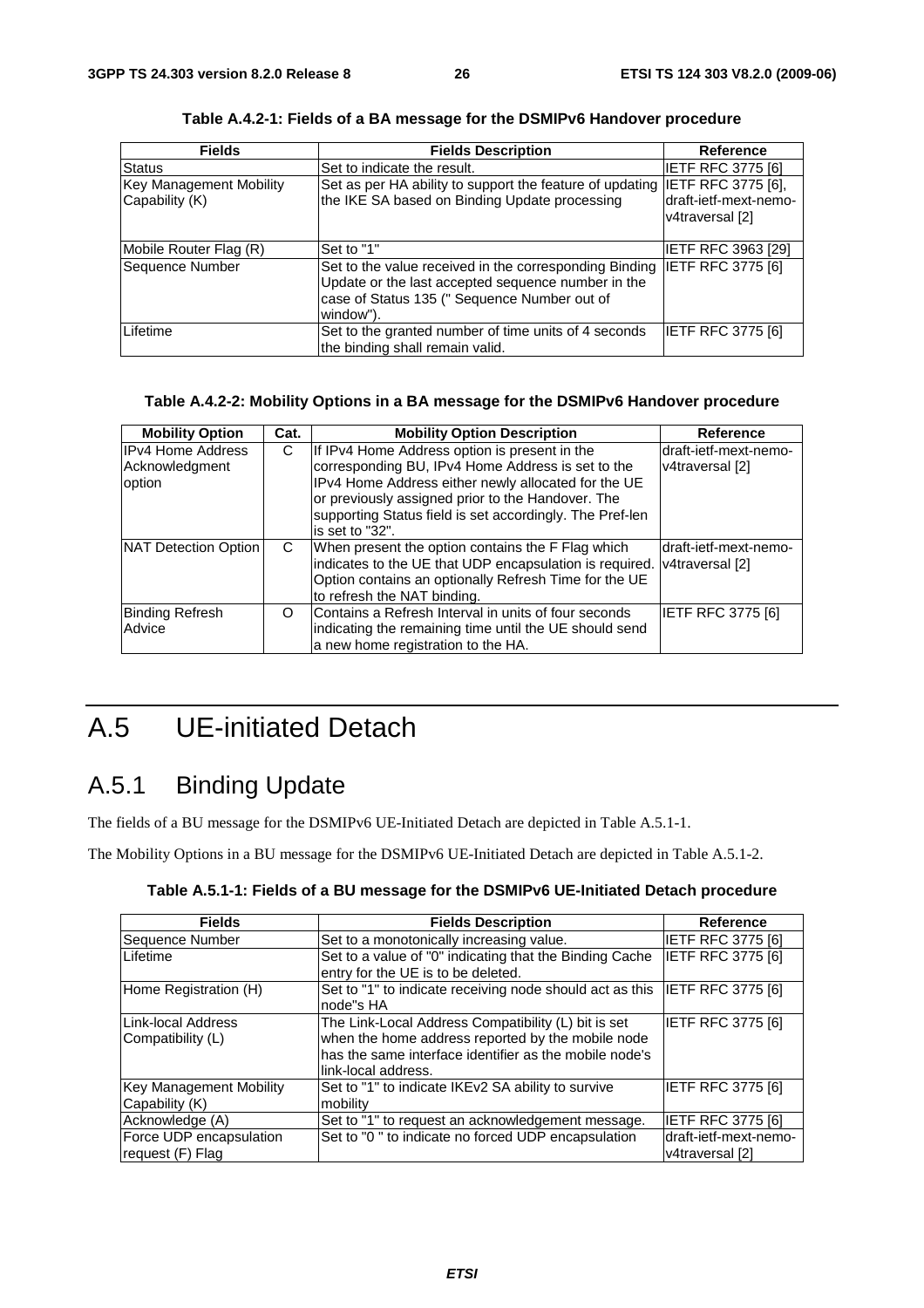| <b>Mobility Option</b>             | Cat. | <b>Mobility Option Description</b>                                                                                                  | Reference                                |
|------------------------------------|------|-------------------------------------------------------------------------------------------------------------------------------------|------------------------------------------|
| <b>IPv4 Home Address</b><br>option | O    | Set to the UE"s previously registered value. The "P"<br>flag is set to zero. The Prefix Length is set to 32.                        | draft-ietf-mext-nemo-<br>v4traversal [2] |
| <b>IPv 4 Care-of Address</b>       | C    | Set to the IPv4 Care-of address when in an IPv4<br>Access Network.                                                                  | draft-ietf-mext-nemo-<br>v4traversal [2] |
| Alternate Care-of<br>Address       | С    | Used (in addition to the Source address of the IPv6<br>packet) to carry the IPv6 care-of address when in an<br>IPv6 access network. | <b>IETF RFC 3775 [6]</b>                 |

**Table A.5.1-2: Mobility Options in a BU message for the DSMIPv6 UE-Initiated Detach procedure** 

### A.5.2 Binding Acknowledgement

The fields of a BA message for the DSMIPv6 Initial Binding Registration procedure are depicted in Table A.5.2-1.

The Mobility Options in a BA message for the DSMIPv6 Initial Binding Registration procedure are depicted in Table A.5.2-2.

| Table A.5.2-1: Fields of a BA message for the DSMIPv6 UE-Initiated Detach procedure |  |
|-------------------------------------------------------------------------------------|--|
|-------------------------------------------------------------------------------------|--|

| <b>Fields</b>                                    | <b>Fields Description</b>                                                                                                                                                                  | <b>Reference</b>                          |
|--------------------------------------------------|--------------------------------------------------------------------------------------------------------------------------------------------------------------------------------------------|-------------------------------------------|
| <b>Status</b>                                    | Set to indicate the result.                                                                                                                                                                | IETF RFC 3775 [6]                         |
| <b>Key Management Mobility</b><br>Capability (K) | Set as per HA ability to support the feature of updating IIETF RFC 3775 [6],<br>the IKE SA based on Binding Update processing                                                              | Idraft-ietf-mext-nemo-<br>v4traversal [2] |
| Sequence Number                                  | Set to the value received in the corresponding Binding IETF RFC 3775 [6]<br>Update or the last accepted sequence number in the<br>case of Status 135 ("Sequence Number out of<br>window"). |                                           |
| Lifetime                                         | Set to "0".                                                                                                                                                                                | <b>IETF RFC 3775 [6]</b>                  |

| Table A.5.2-2: Mobility Options in a BA message for the DSMIPv6 UE-Initiated Detach procedure |  |
|-----------------------------------------------------------------------------------------------|--|
|-----------------------------------------------------------------------------------------------|--|

| <b>Mobility Option</b>                               | Cat. | <b>Mobility Option Description</b>                                                                                                                                                                             | Reference              |
|------------------------------------------------------|------|----------------------------------------------------------------------------------------------------------------------------------------------------------------------------------------------------------------|------------------------|
| <b>IPv4 Home Address</b><br>Acknowledgment<br>option |      | If present in the BU the IPv4 Home Address is set to<br>the IPv4 Home Address that is now de-registered. The v4traversal [2]<br>pref-len is set to "32" and the supporting Status field is<br>set accordingly. | ldraft-ietf-mext-nemo- |

### A.6 Network-initiated detach

### A.6.1 Binding Revocation Indication Message

The fields of a Binding Revocation Indication message for the Network-Initiated Detach are depicted in table A.6.1-1.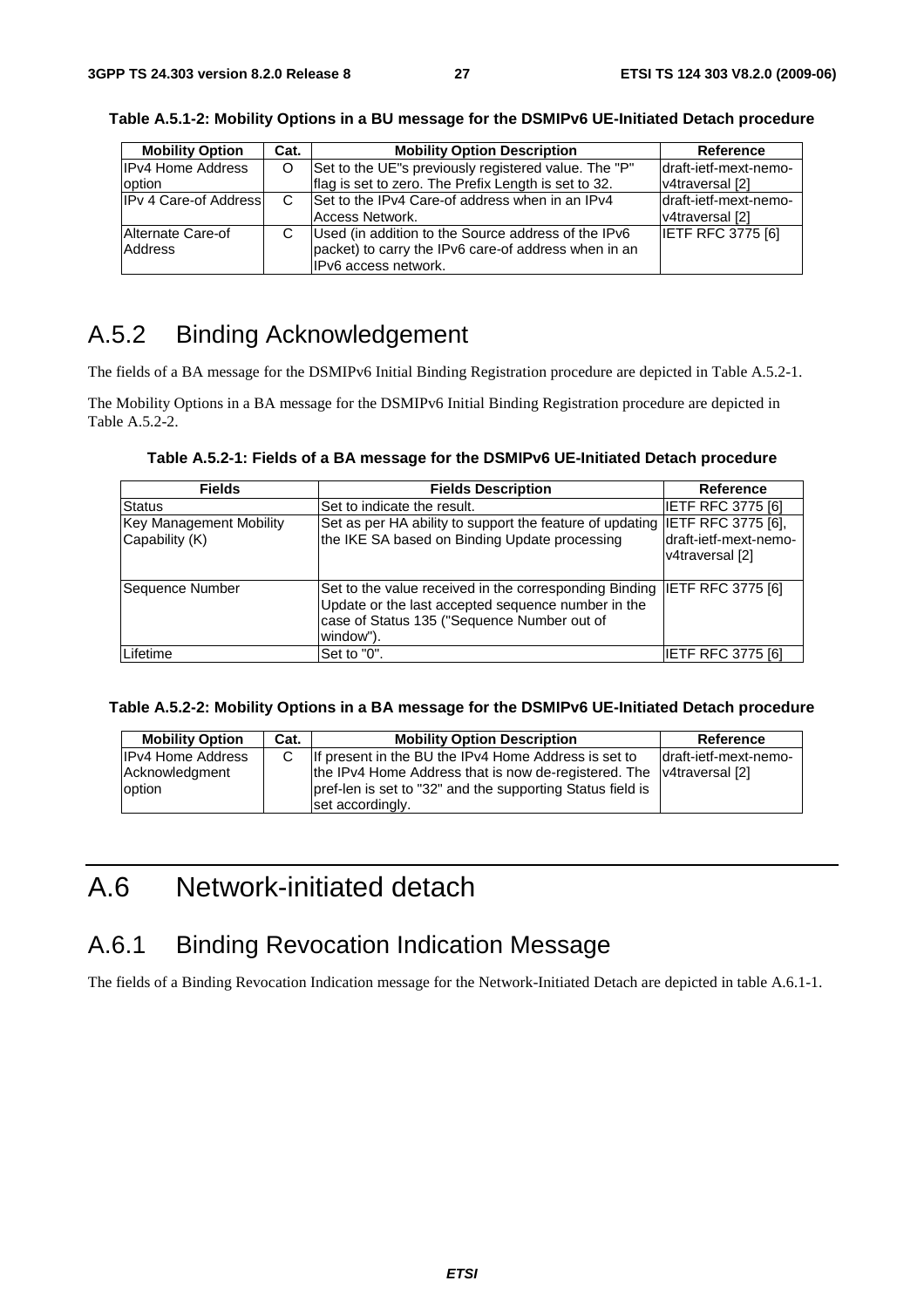| <b>Fields</b>             | <b>Fields Description</b>                              | Reference        |
|---------------------------|--------------------------------------------------------|------------------|
| B.R. Type                 | Set to "1" to indicate B.R.I.                          | draft-ietf-mext- |
|                           |                                                        | binding-         |
|                           |                                                        | revocation [19]  |
| Sequence Number           | Set to a monotonically increasing value and is used to | draft-ietf-mext- |
|                           | match with the returned Binding Revocation             | binding-         |
|                           | Acknowledge                                            | revocation [19]  |
| <b>Revocation Trigger</b> | Set to "1"                                             | draft-ietf-mext- |
|                           |                                                        | binding-         |
|                           |                                                        | revocation [19]  |
| Proxy Binding (P)         | Set to "0"                                             | draft-ietf-mext- |
|                           |                                                        | binding-         |
|                           |                                                        | revocation [19]  |
| Acknowledge (A)           | Set to "1" to request a Binding Revocation             | draft-ietf-mext- |
|                           | Acknowledgement                                        | binding-         |
|                           |                                                        | revocation [19]  |
| Global (G)                | Set to "0"                                             | draft-ietf-mext- |
|                           |                                                        | binding-         |
|                           |                                                        | revocation [19]  |
| IPv4 HoA Binding Only (V) | Set to "0"                                             | draft-ietf-mext- |
|                           |                                                        | binding-         |
|                           |                                                        | revocation [19]  |

**Table A.6.1-1: Fields of a BRI message for the Network-Initiated Detach procedure** 

### A.6.2 Binding Revocation Acknowledgement

The fields of a BRA message for the Network-Initiated Detach procedure are depicted in Table A.6.2-1.

|  |  | Table A.6.2-1: Fields of a BRA message for the Network-Initiated Detach procedure |
|--|--|-----------------------------------------------------------------------------------|
|--|--|-----------------------------------------------------------------------------------|

| <b>Fields</b>               | <b>Fields Description</b>                                                                                       | Reference                                       |
|-----------------------------|-----------------------------------------------------------------------------------------------------------------|-------------------------------------------------|
| B.R. Type                   | Set to "2" to indicate B.R.A.                                                                                   | Draft-ietf-mext-<br>binding-<br>revocation [19] |
| Sequence Number             | Set to the value received in the corresponding BRI.                                                             | draft-ietf-mext-<br>binding-<br>revocation [19] |
| <b>Status</b>               | Indicates the result of the BRI.                                                                                | draft-ietf-mext-<br>binding-<br>revocation [19] |
| Proxy Registration Flag (P) | Set to "0" to indicate that the Binding Revocation<br>Acknowledgment is NOT for a proxy MIPv6 binding<br>entry. | draft-ietf-mext-<br>binding-<br>revocation [19] |
| Global (G)                  | Set to "0"; the same value as for the BRI.                                                                      | draft-ietf-mext-<br>binding-<br>revocation [19] |
| IPv4 HoA Binding Only (V)   | Set to "0"                                                                                                      | draft-ietf-mext-<br>binding-<br>revocation [19] |

### A.7 Void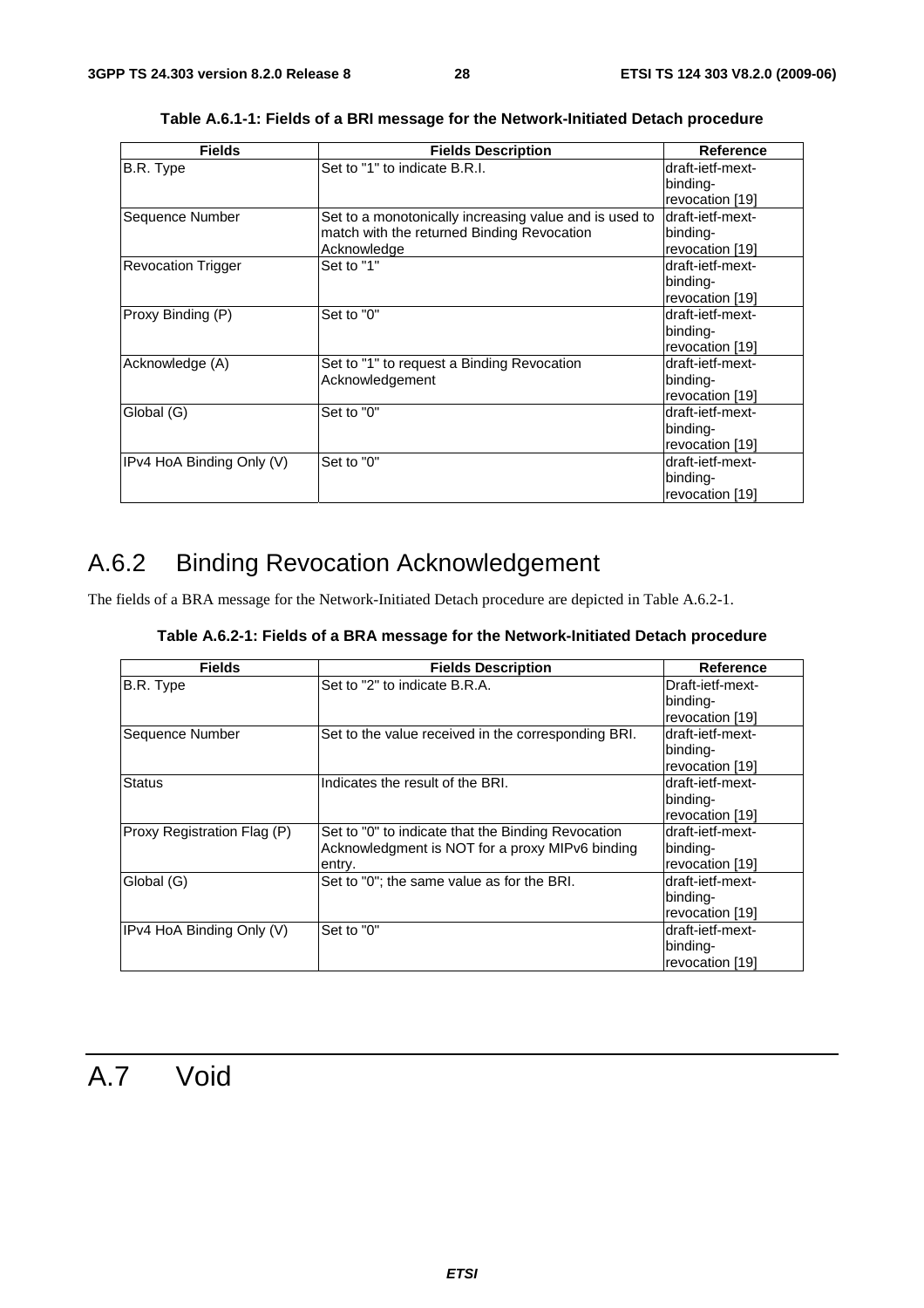### Annex B (informative): Change history

| Date    | TSG#             | TSG Doc. CR   |          | <b>Rev Subject/Comment</b>                                                                                                                                                                                              | Old               | <b>New</b> |
|---------|------------------|---------------|----------|-------------------------------------------------------------------------------------------------------------------------------------------------------------------------------------------------------------------------|-------------------|------------|
| 01-2008 |                  |               |          | Version 0.0.0 Editor's internal draft                                                                                                                                                                                   |                   | 0.0.0      |
| 02-2008 | CT1 #51          |               |          | Includes the following contributions agreed in CT1 #51:<br>C1-080436, C1-080437                                                                                                                                         | 0.0.0             | 0.1.0      |
| 02-2008 | CT1 #51bis       |               |          | Includes the following contributions agreed in CT1<br>#51bis:                                                                                                                                                           | 0.1.0             | 0.2.0      |
|         |                  |               |          | C1-080770, C1-080776, C1-080791.                                                                                                                                                                                        |                   |            |
| 02-2008 | Email-<br>review |               |          | Editorial/style corrections in the clean version                                                                                                                                                                        | 0.2.0             | 0.2.1      |
| 04-2008 | CT1 #52          |               |          | Includes the following contributions agreed in CT1 #52:<br>C1-080954, C1-080959, C1-080960, C1-081213, C1-<br>081232, C1-081398, C1-081399, C1-081400, C1-<br>081401, C1-081402, C1-081419                              | 0.2.1             | 0.3.0      |
| 04-2008 | Email-<br>review |               |          | Editorial/style corrections in the clean version                                                                                                                                                                        | 0.3.0             | 0.3.1      |
| 05-2008 | CT1 #53          |               |          | Includes the following contributions agreed in CT1 #53:<br>C1-081590, C1-081594, C1-081693, C1-082079, C1-<br>082080, C1-082082, C1-082083, C1-082084, C1-<br>082063                                                    | 0.3.1             | 0.4.0      |
| 05-2008 | Email-<br>review |               |          | Editorial clean-up                                                                                                                                                                                                      | $0.4.0$ 0.4.1     |            |
| 05-2008 |                  |               |          | Version 1.0.0 to be presented to CT-40 created by MCC                                                                                                                                                                   | 0.4.1             | 1.0.0      |
| 07-2008 | CT1 #54          |               |          | Includes the following contributions agreed in CT1 #54:<br>C1-082122, C1-082364, C1-082368, C1-082693, C1-<br>082694, C1-082698, C1-082699, C1-082700 and C1-<br>082808                                                 | 1.0.0             | 1.1.0      |
| 08-2008 | CT1 #55          |               |          | Includes the following contributions agreed in CT1 #55:<br>C1-082827, C1-082828, C1-082989, C1-083003, C1-<br>083004, C1-083486, C1-083488, C1-083524 and C1-<br>083601                                                 | $1.1.0$   $1.2.0$ |            |
| 10-2008 | CT1 #55bis       |               |          | Includes the following contributions agreed in CT1<br>#55bis: C1-083858, C1-083861, C1-084384, C1-<br>084454, C1-084455, C1-084457, C1-084458, C1-<br>084460, C1-084461, C1-084553, C1-084563, C1-<br>084564, C1-084565 | 1.2.0             | 1.3.0      |
| 11-2008 | CT1 #56          |               |          | Includes the following contributions agreed in CT1 #56:<br>C1-084692, C1-084693, C1-085379, C1-085517                                                                                                                   | 1.3.0             | 1.4.0      |
| 11-2008 | E-mail<br>review |               |          | Editorial clean-up                                                                                                                                                                                                      | 1.4.0             | 1.4.1      |
| 11-2008 | E-mail<br>review |               |          | Editorial clean-up                                                                                                                                                                                                      | 1.4.1             | 1.4.2      |
| 11-2008 | E-mail<br>review |               |          | Editorial clean-up                                                                                                                                                                                                      | 1.4.2             | 1.4.3      |
| 11-2008 |                  |               |          | Version 2.0.0 created for presentation to CT#42 for<br>approval                                                                                                                                                         | 1.4.3             | 2.0.0      |
| 12-2008 |                  |               |          | Version 8.0.0 created after approval in CT#42                                                                                                                                                                           | 2.0.0             | 8.0.0      |
| 03-2009 | CT-43            | CP-<br>090126 | 00011    | <b>Binding Update Optimization</b>                                                                                                                                                                                      | 8.0.0             | 8.1.0      |
| 03-2009 | $CT-43$          | CP-<br>090126 | 0003     | <b>BRI</b> error correction                                                                                                                                                                                             | 8.0.0             | 8.1.0      |
| 03-2009 | $CT-43$          | CP-<br>090129 | 0005 1   | Missing HA Initiated Multiple PDN Detach                                                                                                                                                                                | 8.0.0             | 8.1.0      |
| 03-2009 | $CT-43$          | CP-<br>090129 | 0007     | IPv4 HoA release                                                                                                                                                                                                        | 8.0.0             | 8.1.0      |
| 03-2009 | CT-43            | CP-<br>090125 | 0008 1   | Align with latest version of internet draft                                                                                                                                                                             | 8.0.0             | 8.1.0      |
| 03-2009 | CT-43            |               |          | Editorial cleanup by MCC                                                                                                                                                                                                | 8.0.0             | 8.1.0      |
| 06-2009 | CT-44            | CP-<br>090413 | 00043    | Discovery of the Home Agent address                                                                                                                                                                                     | 8.1.0             | 8.2.0      |
| 06-2009 | $CT-44$          | CP-<br>090413 | $0011$ 1 | HA discovery via DHCPv6                                                                                                                                                                                                 | 8.1.0             | 8.2.0      |
| 06-2009 | $CT-44$          | CP-<br>090413 | 0012     | Nemo Binding Acknowledgement Status value<br>clarification                                                                                                                                                              | 8.1.0             | 8.2.0      |
| 06-2009 | CT-44            | CP-<br>090413 | 0013     | Alternate Care-of Address correction                                                                                                                                                                                    | 8.1.0             | 8.2.0      |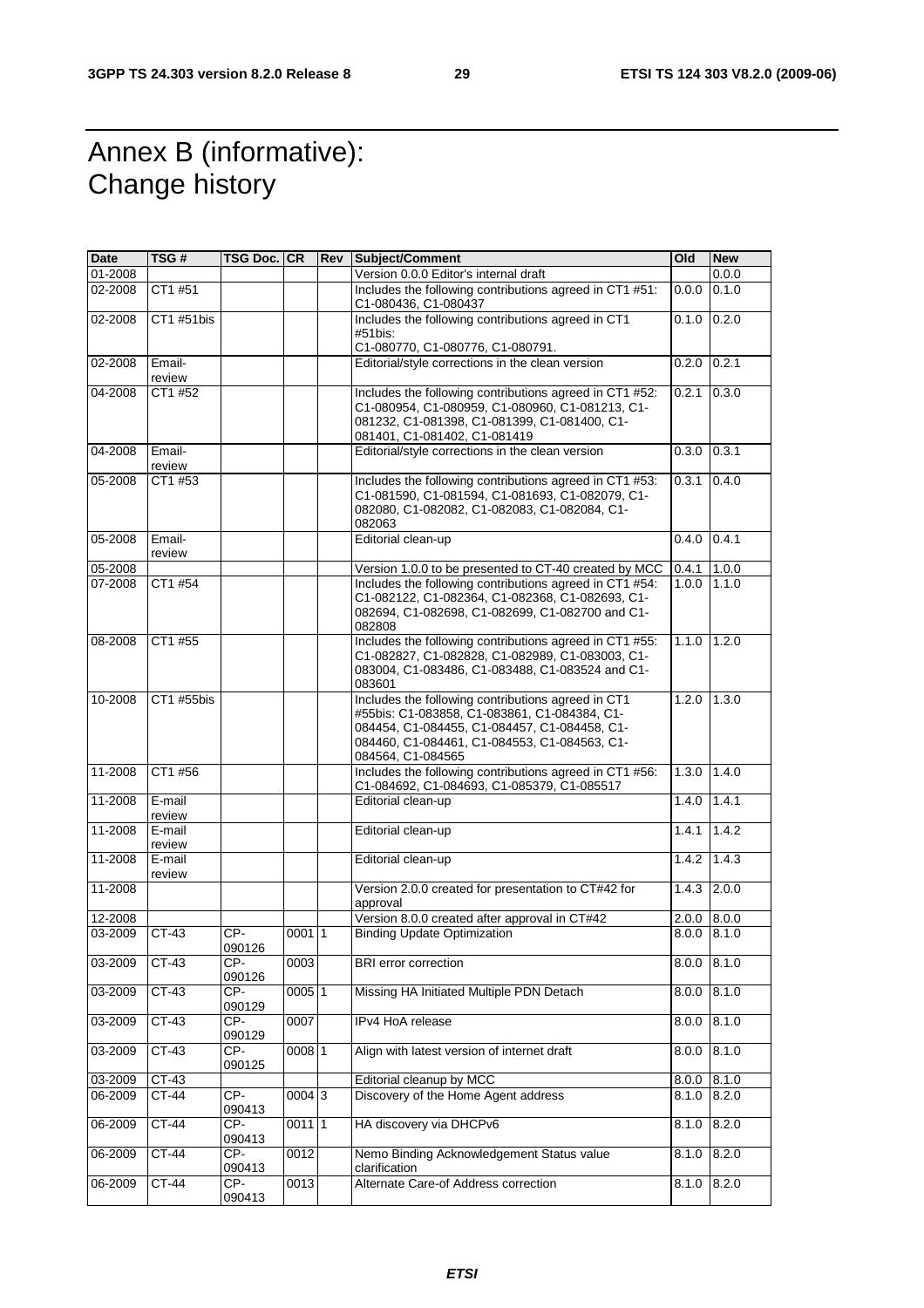#### **3GPP TS 24.303 version 8.2.0 Release 8 30 ETSI TS 124 303 V8.2.0 (2009-06)**

| <b>Date</b> | TSG#  | <b>TSG Doc. CR</b> |       | <b>IRev</b> | Subject/Comment                                     | Old             | <b>New</b> |
|-------------|-------|--------------------|-------|-------------|-----------------------------------------------------|-----------------|------------|
| 06-2009     | CT-44 | CP-<br>090413      | 0014  |             | TLV Header Format flag references                   | 8.1.0           | 8.2.0      |
| 06-2009     | CT-44 | CP-<br>090413      | 0016  |             | Update to the Binding Revocation Indication Message | $8.1.0$ $8.2.0$ |            |
| 06-2009     | CT-44 | CP-<br>090413      | 0017  |             | Clarification of routing header usage               | 8.1.0 8.2.0     |            |
| 06-2009     | CT-44 | CP-<br>090324      | 00183 |             | HA reallocation procedure and Home Address request  | 8.1.0 8.2.0     |            |